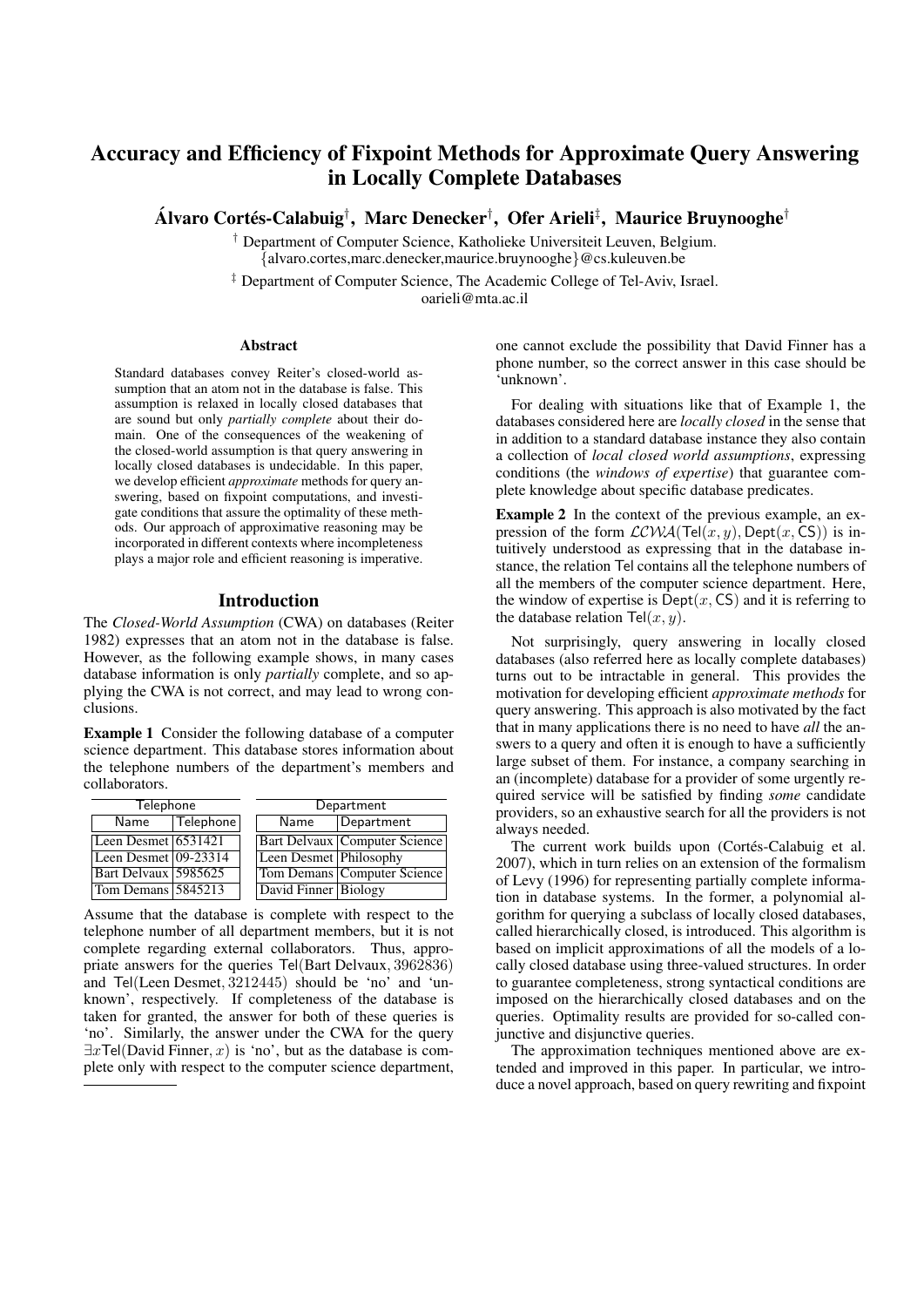computations, whose main benefits are the following:

- It generalizes the class of queries and databases considered in (Cortés-Calabuig et al. 2007). More specifically, in the new setting the query answering mechanism always terminates, even in case of arbitrary circular dependencies between predicates of LCWAs and the predicate in its windows of expertise.
- Certain types of integrity constraints are integrated in the query answering process. In particular, whenever the database is consistent, primary key constraints can be incorporated into the framework. Thus, in such cases, our framework may be used for approximative query answering in standard, constraint databases.
- A thorough analysis of the optimality of approximative query answering is developed. It shows that our approach retrieves correct and complete answers for a considerably larger class of queries and locally closed databases than those that are covered in (Cortés-Calabuig et al. 2007).

The rest of this paper is organized as follows. In the next section we recall the basic concepts, properties and semantics of locally closed databases as introduced in (Levy 1996; Cortés-Calabuig et al. 2005; 2006; 2007). Then we survey some previous results regarding query answering in locally closed databases and show an undecidability result concerning the closed-world information, which motivates the use of approximative query answering techniques. The main contribution of this paper is given in the next three sections, where these techniques are defined and analyzed. Finally, we discuss some related works and conclude.

# Representing Incompleteness in Databases

First, we recall the basic concepts concerning the local closed world assumption. The definitions in this section are taken from (Cortés-Calabuig et al. 2005).

We denote by  $\Sigma$  a finite first-order vocabulary, consisting of sets  $\mathcal{R}(\Sigma)$  of predicate symbols and  $\mathcal{C}(\Sigma)$  of constants. In addition,  $\Sigma$  contains equality = and the propositional constants t (*true*) and f (*false*), interpreted in the standard way. First-order formulas over  $\Sigma$  are constructed as usual.  $\Psi[\bar{x}]$ denotes a formula with free variables that are a subset of  $\bar{x}$ . An interpretation I for  $\Sigma$  ( $\Sigma$ -structures) is also defined as usual. In particular, a Herbrand interpretation has a domain  $C(\Sigma)$ , such that each element of  $C(\Sigma)$  interprets itself.

For a domain element  $a \in Dom(I)$ , let us define  $a^I = a$ . For a tuple  $\bar{t}$  of terms, we define  $\bar{t}^{\bar{I}} = (t_1^I, \ldots, t_n^I)$ . Setting  $f \leq t$  and  $f^{-1} = t$ ,  $t^{-1} = f$ , the truth value of a variable free formula  $\varphi$  in *I*, denoted  $\varphi$ <sup>*I*</sup>, is defined recursively by

$$
P(\bar{t})^I = \mathbf{t} \text{ if } \bar{t}^I \in P^I, \text{ otherwise } P(\bar{t})^I = \mathbf{f};
$$
  
\n
$$
(\psi \wedge \phi)^I = \min_{\leq} (\psi^I, \phi^I); \ (\psi \vee \phi)^I = \max_{\leq} (\psi^I, \phi^I);
$$
  
\n
$$
(\neg \psi)^I = (\psi^I)^{-1};
$$
  
\n
$$
(\forall x \ \psi[x])^I = \min_{\leq} \{ (\psi[a])^I \mid a \in Dom(I) \};
$$
  
\n
$$
(\exists x \ \psi[x])^I = \max_{\leq} \{ (\psi[a])^I \mid a \in Dom(I) \}.
$$

We denote by  $I \models \varphi$  that  $\varphi^I = \mathbf{t}$ .

A *database instance* D is a Herbrand interpretation with a finite domain  $Dom^D \subseteq \mathcal{C}(\Sigma)$ . The set  $Dom^D$  is sometimes

called the *active domain* of the database instance and contains at least all the constants in the tables of  $D$  (and often only those). For some variable-free atomic formula A, we write  $A \in D$  to denote that  $A = P(\bar{d})$ , where  $\bar{d} \in P^D$ . In what follows, we will often specify a database instance D by a set of atoms. Unless the domain of  $D$  is explicitly mentioned, it consists of the set of constants that appear in these atoms. In our setting, databases represent *partial knowledge* on the domain of discourse, and as such their instances cannot be viewed as the (unique) possible state of the world.

Definition 3 *A* local closed-world assumption *(LCWA) is an expression*  $LCWA(P(\bar{x}), \Psi[\bar{x}])$ *, where*  $P \in \mathcal{R}(\Sigma)$  *is called the LCWA's* object *and*  $\Psi[\bar{x}]$ *, called the LCWA's* window of expertise*, is a first-order formula over* Σ*.* 1

The intuitive reading of the expression in Definition 3 is the following: "for all objects  $\bar{x}$  such that  $\Psi(\bar{x})$  holds in the *real world*, if an atom of the form  $P(\bar{x})$  is true in the real world, then  $P(\bar{x})$  occurs *in the database*". Note that in  $P(\bar{x})$ the value of the variables  $\bar{x}$  are constrained by the windows of expertise, Ψ.

Definition 4 *A* locally closed database D *over* Σ *is a pair*  $(D, \mathcal{L})$  *of a database instance* D *over*  $\Sigma$  *and a finite set*  $\mathcal{L}$  *of local closed-world assumptions over* Σ*.*

Given a locally closed database  $\mathfrak{D} = (D, \mathcal{L})$ , we denote by  $dom(\mathfrak{D})$  its active domain. That is,  $dom(\mathfrak{D})$  is the union of active domain  $Dom^D$  of D and the set of constants in  $\mathcal{L}$ . A signature where  $\mathcal{R}(\Sigma_{\mathfrak{D}}) = \mathcal{R}(\Sigma)$  and  $\mathcal{C}(\Sigma_{\mathfrak{D}}) = dom(\mathfrak{D})$ is denoted by  $\Sigma_{\mathfrak{D}}$ . The *base predicates* of  $\mathfrak{D}$  are the propositional constants  $t, f$  and all the predicates  $P$  such that the local closed-world assumption  $LCWA(P(\bar{x}), t)$  appears in L.

Example 5 Abbreviate the database of Example 1 as follows:

$$
D = \left\{\begin{array}{l} \mathsf{Tel}(\mathsf{LD}, 6531421), \mathsf{Tel}(\mathsf{BD}, 5985625), \\ \mathsf{Tel}(\mathsf{TD}, 5845213), \mathsf{Tel}(\mathsf{LD}, 09\text{-}23314), \\ \mathsf{Depth}(\mathsf{BD},\mathsf{CS}), \mathsf{Depth}(\mathsf{LD},\mathsf{Phil}), \\ \mathsf{Depth}(\mathsf{TD},\mathsf{CS}), \mathsf{Depth}(\mathsf{DF},\mathsf{Bio}) \end{array}\right\}
$$

As noted in Example 2, the local closed world assumption  $LCWA(Tel(x, y), Dept(x, CS))$  states that all the telephone numbers of the computer science department members are known and occur in the database instance. That is, for every  $x_0$  in  $\{x \mid \text{Depth}(x, \text{CS})\}$  (the window of expertise for Tel), all true atoms of the form  $\text{Tel}(x_0, y)$  are in the database. Similarly,  $LCWA(Tel(x, y), x = LD)$  expresses that D contains all telephone numbers of Leen Desmet.

#### Semantics of locally closed databases

The intuitive meaning behind the LCWA expressions of Definition 3 can be formally captured using first-order formulas.

 $1$ Definition 3 is based on the notion of Levy's local completeness statements (Levy 1996). Apart for the (innocent) difference that we use logical notation rather than Levy's database notation, LCWAs are more expressive by allowing arbitrary first-order formulas – instead of conjunction of atoms – in the window of expertise.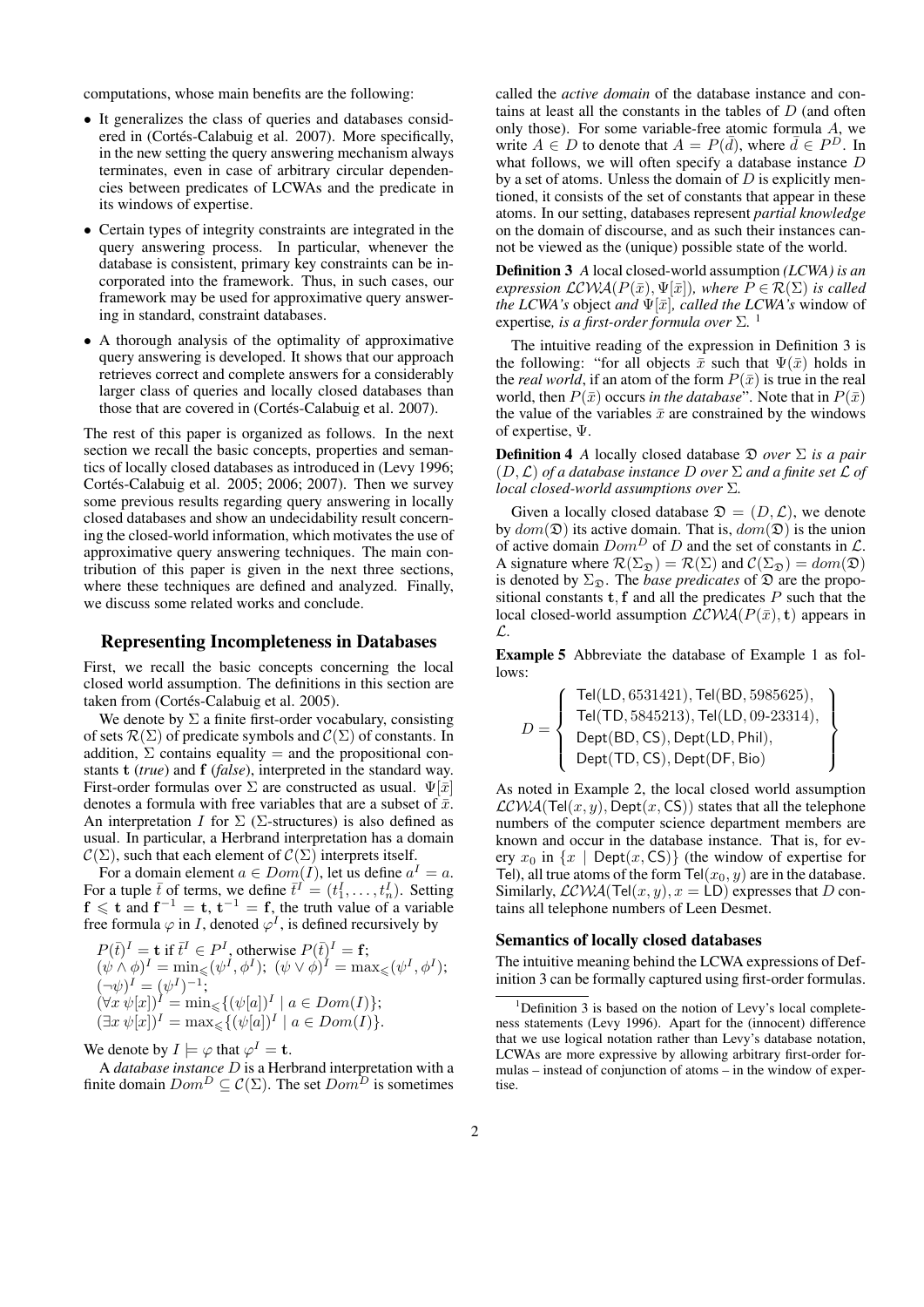Definition 6 *Let* D *be a database based over a first-order vocabulary* Σ *and let* P *be a predicate in* D*. Denote by* P D *the* P-tuples in D. Given a tuple  $\bar{x}$  of terms, we denote by  $P(\bar{x}) \in D$  *the formula*  $\vee_{\bar{a} \in P^D} (\bar{x} = \bar{a}).$ 

Definition 7 *Let* D *be a database over a vocabulary* Σ *and let*  $\theta = \mathcal{LCWA}(P(\bar{x}), \Psi[\bar{x}])$  *be an LCWA over*  $\Sigma$ *. The* meaning *of* θ *in* D *is given by the formula*

$$
\mathcal{M}_D(\theta) = \forall \bar{x} \big( \Psi[\bar{x}] \supset \big( P(\bar{x}) \supset (P(\bar{x}) \in D) \big) \big).
$$

Observe that the meaning of a local closed-world assumption is induced by the database instance under consideration, as it contains the subformula  $P(\bar{x}) \in D$ . As such, a local closed-world assumption is a *non-monotonic* construct.

**Example 8** Consider again Example 5. The meaning of  $\theta =$  $LCWA(Tel(x, y), Dept(x, CS))$  is given by

$$
\mathcal{M}_D(\theta) = \forall x \forall y (\text{Depth}(x, \text{CS}) \supset (\text{Tel}(x, y) \supset
$$

$$
((x = \text{LD} \land y = 6531421) \lor (x = \text{LD} \land y = 09\text{-}23314) \lor (x = \text{BD} \land y = 5985625) \lor (x = \text{TD} \land y = 5845213))).
$$

As shown in (Cortés-Calabuig et al. 2006), any collection of LCWAs on the same predicate may be combined into one (disjunctive) LCWA. We therefore assume that each predicate P in  $\mathcal{R}(\Sigma)$  is the object of exactly *one* LCWA expression, whose window of expertise is denoted  $\Psi_P$ .

The meaning of a locally closed database  $\mathfrak{D} = (D, \mathcal{L})$  is expressed by a first-order formula consisting of the conjunction of the database atoms, the meaning of the given local closed-world assumptions, and the following two axioms:

- Domain Closure:  $\text{DCA}(dom(\mathfrak{D})) = \forall x (\bigvee_{i=1}^{n} x = c_i)$
- Unique Names:  $\text{UNA}(dom(\mathfrak{D})) = \bigwedge_{1 \leq i < j \leq n} c_i \neq c_j$

where  $dom(\mathfrak{D}) = \{c_1, \ldots, c_n\}.$ 

**Definition 9** *Let*  $\mathfrak{D} = (D, \mathcal{L})$  *be a locally closed database over* Σ*. The* meaning M(D) *of* D *is the first-order sentence*

$$
\text{UNA}(dom(\mathfrak{D}))\wedge \text{DCA}(dom(\mathfrak{D})) \,\wedge\, \bigwedge_{A\in D} A\,\wedge\, \bigwedge_{\theta\in\mathcal{L}} \mathcal{M}_D(\theta).
$$

The formula  $\mathcal{M}(\mathfrak{D})$  expresses incomplete knowledge about the real world. Thus, in general, it has several (Herbrand) models. A  $\Sigma_{\mathfrak{D}}$ -model M of  $\mathcal{M}(\mathfrak{D})$  is called a model of  $\mathfrak{D}$ , and this is denoted by  $M \models \mathfrak{D}$ . If every model of  $\mathfrak{D}$  is also a model of a formula  $\varphi$  over  $\Sigma_{\mathfrak{D}}$  we say that  $\mathfrak{D}$  *entails*  $\varphi$  (or  $\varphi$  *follows* from  $\varphi$ ), and denote this by  $\varphi \models \varphi$ .

# Query Answering in Locally Closed Databases

In this section, we provide the basic tools for reasoning with locally closed databases. Query answering in such databases may be represented as follows:

Definition 10 *Given a locally closed database* D *over* Σ*, a first-order query* Q[¯x] *over* Σ *(whose free variables are in*  $\bar{x}$ *), and a tuple*  $\bar{t}$  *of constants in dom*( $\Omega$ *), we say that* 

- $\bar{t}$  *is a* certain answer *in*  $\mathfrak{D}$  *for*  $\mathcal{Q}[\bar{x}]$ *, if*  $\mathfrak{D} \models \mathcal{Q}[\bar{t}/\bar{x}]$
- $\bar{t}$  *is a* possible answer *in*  $\mathfrak{D}$  *for*  $\mathcal{Q}[\bar{x}]$ *, if*  $\mathfrak{D} \cup \mathcal{Q}[\bar{t}/\bar{x}]$  *is satisfiable (or, equivalently, if*  $\mathfrak{D} \not\models \neg \mathcal{Q}(\overline{t}/\overline{x})$ *).*

We denote by  $Cert_{\mathfrak{D}}(Q[\bar{x}])$  the set of certain answers of  $\mathcal{Q}[\bar{x}]$  in  $\mathfrak D$  and by  $Poss_{\mathfrak D}(\mathcal{Q}[\bar{x}])$  the set of possible answers of  $\mathcal{Q}[\bar{x}]$  in  $\mathfrak{D}$ .

An interesting property of a query  $\mathcal{Q}[\bar{x}]$  in a locally closed database  $\mathfrak D$  is whether  $\mathfrak D$  has complete knowledge on  $\mathcal Q[\bar x]$ . This has been defined as follows:

Definition 11 (Levy 1996) *A locally closed database* D *over* Σ *has* complete world information (CWI) *on a query*  $\mathcal{Q}[\bar{x}]$ *, if for each tuple*  $\bar{t}$  *of constants in dom*( $\mathcal{D}$ *), either*  $\mathfrak{D} \models \mathcal{Q}[t]$  or  $\mathfrak{D} \models \neg \mathcal{Q}[t]$ .

Next, we focus on the computational complexity of query answering. Following the usual measure of complexity in database systems, the results below are specified in terms of data complexity, that is, in terms of the size  $|D|$  of the database instance (assuming that all the rest is fixed). Accordingly, we consider the following decision problems:

$$
\begin{aligned} &\text{Poss}_{\mathcal{L}}(\mathcal{Q}[\bar{x}]) = \{ (D,\bar{t}) \mid \bar{t} \in Poss_{(D,\mathcal{L})}(\mathcal{Q}[\bar{x}]) \}, \\ &\text{Cert}_{\mathcal{L}}(\mathcal{Q}[\bar{x}]) = \{ (D,\bar{t}) \mid \bar{t} \in Cert_{(D,\mathcal{L})}(\mathcal{Q}[\bar{x}]) \}, \\ &\text{CWL}(\mathcal{Q}[\bar{x}]) = \{ D \mid (D,\mathcal{L}) \text{ has CWI on } \mathcal{Q}[\bar{x}] \}. \end{aligned}
$$

As proven in (Cortés-Calabuig et al. 2007), the decision problem  $Poss_{\mathcal{L}}(Q[\bar{x}]$  is in NP for all  $\mathcal{L}$  and  $\mathcal{Q}[\bar{x}]$ , and is NP-hard for some of them.  $Cert_{\mathcal{L}}(\mathcal{Q}[\bar{x}])$  is in coNP for each  $\mathcal L$  and  $\mathcal Q[\bar x]$ , and is coNP-hard for some of them.

When  $\mathfrak D$  has complete information about a query, there is no uncertainty about its answers, so such queries are of practical importance. As Proposition 12 shows, queries with CWI can be answered directly in the database instance D, when  $D$  is regarded as a two-valued Herbrand structure of  $\mathfrak{D}.^2$ 

Proposition 12 *A locally closed database* D *has CWI on*  $\mathcal{Q}[\bar{x}]$  *iff*  $Cert_{\mathfrak{D}}(\mathcal{Q}[\bar{x}]) = Poss_{\mathfrak{D}}(\mathcal{Q}[\bar{x}]) = {\overline{a} \mid D \models \mathcal{Q}[\bar{a}]}$ *.* 

*Proof.* See the appendix.

Deciding whether there is CWI on a query  $\mathcal{Q}[\bar{x}]$  in a *specific* database  $\mathfrak{D} = (D, \mathcal{L})$  is not tractable (Cortés-Calabuig et al. 2007). The next proposition shows that the more ambitious problem, of whether there is CWI on  $\mathcal{Q}[\bar{x}]$  in *all* locally closed databases containing a fixed set  $\mathcal L$  of local closedworld assumptions, is not even decidable.

Proposition 13 *The question whether all the locally closed databases*  $(\cdot, \mathcal{L})$  *convey CWI on a query*  $\mathcal{Q}[\bar{x}]$  *is undecidable.*

*Proof.* See the appendix. □

So far, the results in this section give little reason for optimism regarding practical applicability of local closed-world assumptions. But, as it turns out, in many applications there is no need to have *all* certain answers to a query. Often, it suffices to have a sufficiently large subset of the answers. E.g., if a company searches an (incomplete) database for a provider of some urgently required service, it will be happy if it finds *some* candidate providers; this list does not need to be complete. Likewise, in many applications, it would not harm if the answers to a *possible* query contain a few extra

<sup>&</sup>lt;sup>2</sup>This was Levy's motivation to study CWI.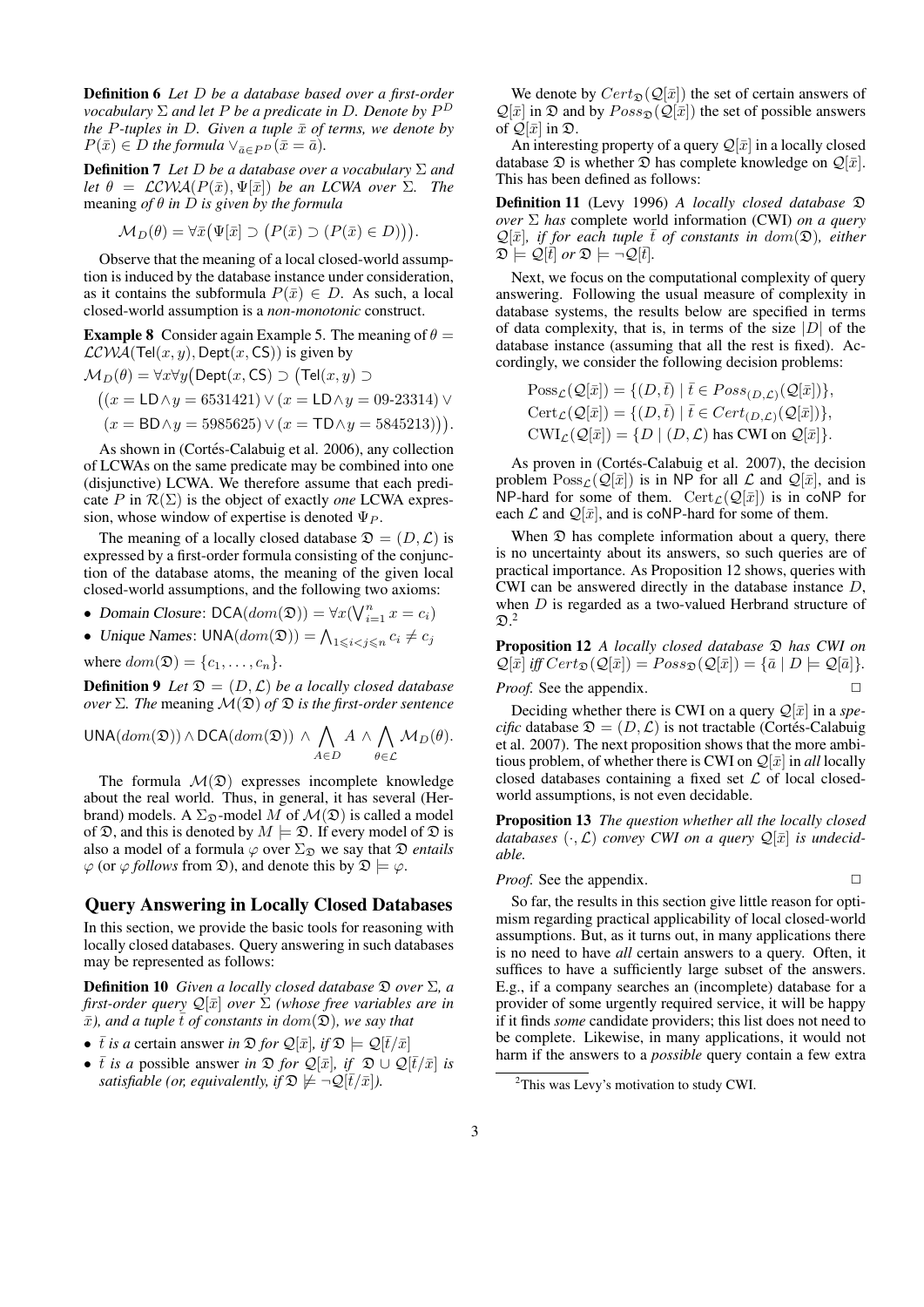"impossible" elements. For instance, if a company wants to advertise one of its services and queries the above database for a group of potential clients, it would not care to receive some additional companies that could not really be possibly interested. Thus, one reasonable strategy to solve the complexity problem would be to develop tractable approximate methods. This is the approach followed in the next section.

The other, more conventional approach to the complexity problem, is to restrict the expressiveness of the language so that efficient query processing is possible. As it turns out, below we obtain such results as well, though in a slightly indirect way: we will show that for certain classes of queries and local closed-world assumptions, the approximate methods are *optimal* in the sense that they compute exactly the certain and possible answers to queries. Thus, these combinations of queries and local closed-world assumptions provide tractable sub-languages.

## Approximative Reasoning

## Approximations by Three-Valued Structures

The basic idea of approximative reasoning is to compute a 3-valued structure that provides a 'good approximation' of all models of  $\mathfrak D$  and then to evaluate queries with respect to this structure. The underlying semantics is, therefore, a 3-valued one, where the truth values  $THREE = {t, f, u}$ stand for true, false, and unknown (respectively). These values are usually arranged in two orders: the *truth order*,  $\leq$ , which is a linear order given by  $f \leq u \leq t$ , and the *precision order*,  $\leq_{p}$ , which is a partial order on THREE in which u is the least element, and t and f are incomparable maximal elements. The connectives are defined according to the truth order: Conjunction ∧, disjunction ∨ and the negation operator  $\neg$  are defined, respectively, by the  $\leq$ -glb,  $\leq$ -lub, and the  $\le$ -involution (that is,  $\neg t = f$ ,  $\neg f = t$ , and  $\neg u = u$ ) on T HREE.

The notions of 3-valued (Herbrand) structures and (Herbrand) models are defined with respect to  $THREE$  in the standard way. The three-valued Herbrand interpretations of  $\Sigma$  are denoted  $\mathfrak{L}^c$  and the subset of two-valued structures is denoted  $\mathfrak{L}$ . A truth order  $\leq$  and a precision order  $\leq_p$  are also definable on  $\mathfrak{L}^c$  by pointwise extensions of the corresponding orders in THREE. Clearly,  $\leq$  is a lattice order and  $\leq_p$ is a chain-complete order on  $\mathfrak{L}^c$ .

Truth assignment in the three-valued case is defined through the same recursive rules as two-valued truth assignment (but with respect to different orders). For instance,

$$
(\psi \wedge \phi)^{\mathcal{K}} = \min_{\leq} (\psi^{\mathcal{K}}, \phi^{\mathcal{K}});
$$
  
\n
$$
(\neg \psi)^{\mathcal{K}} = (\psi^{\mathcal{K}})^{-1};
$$
  
\n
$$
(\forall x \ \psi[x])^{\mathcal{K}} = \min_{\leq} \{ (\psi[a])^{\mathcal{K}} \mid a \in Dom(\mathcal{K}) \};
$$

In what follows we simulate three-valued truth assignments by two-valued truth assignments as follows: given a vocabulary Σ, we introduce for each predicate  $P \in \mathcal{R}(\Sigma)$ two new predicate symbols  $P^c$  and  $P^{c-}$  (intuitively standing for 'certainly  $P$ ' and 'certainly not  $P$ ', respectively). Denote by  $\Sigma'$  the set of all constant and predicate symbols of  $\Sigma$ together with all the new predicate symbols.

Definition 14 *A 2-valued* Σ 0 *-structure* I simulates *a threevalued* Σ*-structure* K*, iff* K *and* I *have the same domain, they assign the same interpretations to constant and function symbols, and for each predicate*  $P \in \mathcal{R}(\Sigma)$  *it holds that*  $(P^c)^I = {\{\bar{d} \mid P(\bar{d})^K = \mathbf{t}\}}$  and  $(P^{c-})^I = {\{\bar{d} \mid P(\bar{d})^K = \mathbf{f}\}}$ .

In the following definition,  $P_i^c, P_i^p, P_i^{c-}$  and  $P_i^{p-}$  are symbols representing respectively the certain and the possible tuples of  $P_i$ , and the tuples that certainly and possibly do not belong to  $P_i$ . Accordingly,  $\Phi^c$  and  $\Phi^p$  represent the certain instances and the possible instances of  $\Phi$  when interpreted as a query. As noted in Proposition 16, these formulas can be used to compute three-valued answers for Φ.

Definition 15 *Given a database vocabulary* Σ*, we introduce, for each element in*  $\mathcal{R}(\Sigma) = \{P_1, \ldots, P_n\}$ *, four new predicate symbols*  $P_i^c, P_i^p, P_i^{c-'}$  and  $P_i^{p-}$  of the same arity *as* P<sup>i</sup> *. Now, each formula* Φ *with predicate symbols amongst*  $P_1, \ldots, P_n$  *is associated with the following two formulas:* 

- $\Phi^c$  *is the formula obtained by substituting*  $P_i^c(\bar{t})$  *for each positive occurrence*<sup>3</sup> *of*  $P_i(\bar{t})$  *in*  $\Phi$ *, and substituting*  $\neg P_i^{c-}(\bar{t})$  *for each negative occurrence of*  $P_i(\bar{t})$  *in*  $\Phi$ *.*
- $\Phi^p$  *is the formula obtained by substituting*  $P_i^p(\bar{t})$  *for each positive occurrence of*  $P_i(\bar{t})$  *in*  $\Phi$ *, and substituting*  $\neg P_i^{p-}(\bar{t})$  for each negative occurrence of  $P_i(\bar{t})$  in  $\Phi$ .

Note that  $(\neg P(\bar{t}))^c = \neg \neg P^{c\neg}(\bar{t}) \equiv P^{c\neg}(\bar{t})$ . Also,  $P^p(\bar{t})$ and  $\neg P^{c}(\bar{t})$  are equivalent and so are  $P^{p\to}(\bar{t})$  and  $\neg P^{c}(\bar{t})$ . Moreover,  $\Phi^c$  contains only positive occurrences of  $P_i^c(\vec{t})$ and  $P_i^{c-}(\bar{t})$ . Similarly,  $\Phi^p$  contains only positive occurrences of  $P_i^p(\bar{t})$  and  $P_i^{\bar{p}-}(\bar{t})$ .

The following proposition is well known.

**Proposition 16** *If I simulates*  $K$ *, then for each formula*  $\varphi[\bar{x}]$ and a suitable tuple of domain elements  $\bar{d}$ ,  $\varphi[\bar{d}]^{\mathcal{K}} = \mathbf{t}$  *if*  $(\varphi[\bar{d}]^c)^I = \mathbf{t}$  and  $\varphi[\bar{d}]^{\mathcal{K}} = \mathbf{f}$  iff  $((\neg \varphi[\bar{d}])^c)^I = \mathbf{f}$ .

This implies tractability of three-valued truth evaluation and query answering.

Corollary 17 *Given a finite three-valued* Σ*-structure* K*, for*  $\vec{e}$  *each formula*  $\varphi[\bar{x}], \{ \bar{d}^{\dagger} | (\varphi[\bar{d}])^{\mathcal{K}} = \mathbf{t} \}, \{ \bar{d} | (\varphi[\bar{d}])^{\mathcal{K}} = \mathbf{f} \},$ and  $\{d\bar{d} | (\varphi[\bar{d}])^k = \mathbf{u}\}\$ can be computed in polynomial time *in the size of* K*.*

We now consider approximation theory. The definitions in the rest of this section and in the next subsection are taken from (Cortés-Calabuig et al. 2006).

Definition 18 *Let* Γ *be a satisfiable theory based on* Σ *and containing* UNA(Σ) *and* DCA(Σ)*. We say that a 3-valued Herbrand* Σ*-interpretation* K approximates Γ *(from below), iff for every 2-valued Herbrand model M of* Γ,  $K \leq p M$ . *The* optimal approximation *for* Γ *is the 3-valued Herbrand structure*  $\mathcal{O}_{\Gamma} = glb_{\leqslant_p}\{M \mid M \models \Gamma\}$ , where M ranges over *all the 2-valued Herbrand models of* Γ*.*

Note that  $\mathcal{O}_\Gamma$  is the most precise among all 3-valued Herbrand Σ-structures approximating Γ and it is well-defined,

<sup>3</sup>A predicate occurs *positively* (alternatively *negatively*) in a formula, iff it appears in the scope of an even (alternatively odd) number of negation symbols.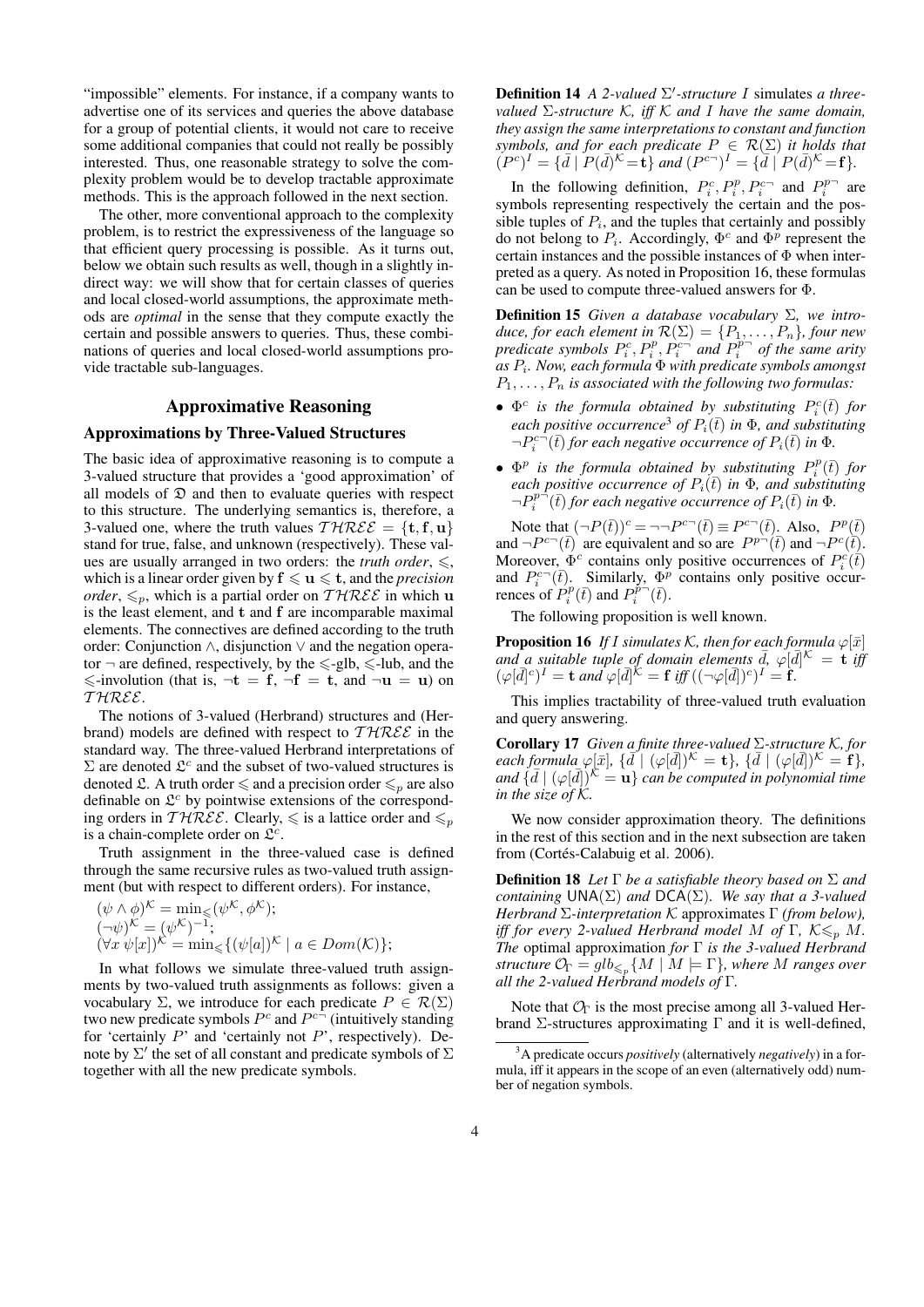since the set of Γ's Herbrand models is non-empty and every nonempty set  $S \subseteq \mathfrak{L}^c$  has a greatest  $\leq_p$ -lower bound. Now, by the fact that all models of a theory containing  $UNA(\Sigma) \wedge DCA(\Sigma)$  are isomorphic to Herbrand structures, we have:

Proposition 19 *Let* K *be an approximation of* Γ*. For any sentence*  $\varphi$ *, if*  $\varphi^{\mathcal{K}} = \mathbf{t}$ *, then*  $\Gamma \models \varphi$  *and if*  $\varphi^{\mathcal{K}} = \mathbf{f}$ *, then*  $\Gamma \models \neg \varphi$ *.* 

Definition 20 *For a 3-valued* Σ*-interpretation* K *and a query*  $\mathcal{Q}[\bar{x}]$  *in*  $\Sigma$ *, define the* certain answers *and the* possible answers *of*  $\mathcal{Q}[\overline{x}]$  *w.r.t.* K *by the following sets (respectively):* 

- $Cert_{\mathcal{K}}(\mathcal{Q}[\bar{x}]) = {\bar{a} \mid \mathcal{Q}[\bar{a}]^{\mathcal{K}}} = \mathbf{t}}$ ,
- $Poss_{\mathcal{K}}(\mathcal{Q}[\bar{x}]) = {\bar{a} \mid \mathcal{Q}[\bar{a}]^{\mathcal{K}}} \geq \mathbf{u}}.$

As computing truth values of sentences is polynomial, we have

Proposition 21 *For each finite three-valued* Σ*-structure* K *and*  $\Sigma$ -query  $\mathcal{Q}[\bar{x}]$ *, the sets*  $Cert_{\mathcal{K}}(\mathcal{Q}[\bar{x}])$  *and*  $Poss_{\mathcal{K}}(\mathcal{Q}[\bar{x}])$ *are polynomially computable in the size of* K*.*

### Query Answering by Fixpoint Computations

From Proposition 21 it is clear that a tractable method to compute 3-valued approximations induces a tractable and sound approximative query answering method. Such a method is defined in (Cortés-Calabuig et al. 2006) as follows:

**Definition 22** *Given a locally closed database*  $\mathfrak{D} = (D, \mathcal{L})$ *, the operator*  $App_{\mathfrak{D}} : \mathfrak{L}^c \to \mathfrak{L}^c$  *maps a three-valued structure*  $\hat{K}$  *to a three-valued structure*  $\hat{K}^{\prime} = App_{\mathfrak{D}}(\hat{K})$  *such that, for every predicate*  $P$  *of*  $\mathcal{R}(\Sigma)$  *and every tuple*  $\bar{a}$ *,* 

$$
P(\bar{a})^{K'} = \begin{cases} \mathbf{t} & \text{if } P(\bar{a}) \in D, \\ \mathbf{f} & \text{if there exists } \mathcal{LCWA}(P(\bar{x}), \Psi_P[\bar{x}]) \in \mathcal{L} \\ & \text{so that } \Psi_P[\bar{a}]^{K} = \mathbf{t} \text{ and } P(\bar{a}) \notin D, \\ \mathbf{u} & \text{otherwise.} \end{cases}
$$

The idea here is to start from the structure with total ignorance (i.e., a valuation that assigns u to every ground atom), and to iterate  $App_{\mathcal{D}}$ , thereby gradually extending the definite knowledge using the database and its LCWAs. Clearly,  $App_{\mathfrak{D}}$  is  $\leq_p$ -monotone. Thus, by (an extension of) the wellknown Knaster-Tarski theorem, we have

**Proposition 23** App<sub> $\mathcal{D}$ </sub> is a  $\leq_{p}$ -monotone operator on the *chain complete poset*  $\mathfrak{L}^c$ , thus it has  $a \leq_p$ -least fixpoint.

**Definition 24** *Denote by*  $C_{\mathfrak{D}}$  *the*  $\leq_p$ *-least fixpoint of App*<sub> $\mathfrak{D}$ *.*</sub>

Note 25 As the number of iterations for reaching  $C_{\Omega}$  is at most polynomial in the size of the database, and each iteration takes polynomial time in the size of the database, it follows that  $\mathcal{C}_{\mathfrak{D}}$  can be computed in polynomial time in  $|D|$ .

The following proposition shows that  $C_{\mathfrak{D}}$  is a sound approximation of D.

**Proposition 26**  $\mathcal{C}_{\mathfrak{D}}$  approximates  $\mathfrak{D}$  and for every  $\mathcal{Q}[\overline{x}]$  we *have*  $Cert_{\mathcal{C}_{\mathfrak{D}}}(\mathcal{Q}[\overline{x}]) \subseteq Cert_{\mathfrak{D}}(\mathcal{Q}[\overline{x}]) \subseteq Poss_{\mathfrak{D}}(\mathcal{Q}[\overline{x}]) \subseteq$  $Poss_{\mathcal{C}_{\mathcal{D}}}(\mathcal{Q}[\overline{x}]).$ 

## Fixpoint Queries for LCWA

We now come to the main contribution of this paper, namely: computing fixpoint queries for locally closed databases, and analyzing the accuracy of approximative query answering in the context defined above.

A substantial drawback of query answering with  $C_{\mathfrak{D}}$  is the need to recompute it each time the database changes. In what follows we partially avoid this by using fixpoint formulas that symbolically describe the construction of  $C_{\Omega}$ . Using these expressions, certain or possible answers to queries can be computed by transforming the query into a fixpoint query or a query with respect to some datalog program. This means, in practice, that it suffices to compute the relations that are relevant for the query rather than computing all the relations in  $C_{\mathfrak{D}}$ . Moreover, goal directed methods such as magic sets (Bancilhon et al. 1986) or tabling (Swift 1999), will often need only fractions of those relations.

**Definition 27** Let  $\mathfrak{D} = (D, \mathcal{L})$  be a locally closed database. *For a query*  $\mathcal{Q}[\bar{x}]$  *we introduce two new variables*  $Q^c$  *and*  $Q^{c-}$ , the arity of which is the number of free variables of  $\mathcal{Q}[\bar{x}]$ *, and define the set*  $\Delta_{\mathcal{Q},\mathcal{L}}$  by

$$
\begin{Bmatrix} Q^c(\bar{x}) \leftarrow \mathcal{Q}[\bar{x}]^c \\ Q^{c\frown}(\bar{x}) \leftarrow (\neg \mathcal{Q}[\bar{x}])^c \end{Bmatrix} \cup \bigcup \begin{Bmatrix} P_i^c(\bar{x}_i) \leftarrow P_i(\bar{x}_i) \\ P_i^{c\frown}(\bar{x}_i) \leftarrow \neg P_i(\bar{x}_i) \land (\Psi_{P_i}[\bar{x}_i])^c \end{Bmatrix}
$$

where the right union is over the database predicates  $P_i$ , and  $\Psi_{P_i}$  is the window of expertise of  $P_i$ .

Intuitively,  $Q<sup>c</sup>$  is meant to represent the collection of certain instances of  $\mathcal{Q}[\bar{x}]$ , and  $Q^{c-}$  represents the certain instances of  $\neg \mathcal{Q}[\bar{x}]$ . This is captured by the fixpoint computations on  $\Delta_{\mathcal{Q},\mathcal{L}}^{\mathcal{Q}}$  in the logic LFP<sup>simult</sup>, described below. The fixpoint expressions that are simultaneously computed in this logic are of the form

$$
[\mathbf{lfp}_{R_i,\Delta}](\bar{t})
$$

for some predicates  $\{R_1, \ldots, R_n\}$ , where  $\bar{t}$  is a tuple of terms whose arity is the same as that of  $R_i$ , and  $\Delta$  is a collection of rules of the form

$$
\{R_j(\bar{x}_j) \leftarrow \varphi_j[\bar{x}_j] \mid 1 \le j \le n\}.
$$

Definition 28 *Let* Γ<sup>∆</sup> *be the standard immediate consequence fixpoint operator on* ∆*. A fixpoint expression*  $[\mathbf{Ifp}_{R_i,\Delta}](\bar{t})$  *is true in a structure*  $\mathfrak A$  *and variable assignment*  $\nu$ , if  $\bar{t}^{\mathfrak{A},\nu} \in \mathcal{R}_i$ , where  $\mathcal{R}_i$  is the *i*'th argument in the *least fixpoint*  $(R_1, \ldots, R_n)$  *of*  $\Gamma_{\Delta}$ *, associated to*  $\Delta$  *and*  $\mathfrak{A}$ *. Now, given a locally closed database*  $\mathfrak{D} = (D, \mathcal{L})$ *, define the certain query answer for*  $\mathcal{Q}[\bar{x}]$  *as*  $[\mathbf{lfp}_{Q^c,\Delta_\mathcal{Q},\mathcal{L}}](\bar{x})$  *and the possible query answer for*  $\mathcal{Q}[\bar{x}]$  *as*  $\neg[\mathbf{Ifp}_{Q^{c-}, \Delta_{\mathcal{Q}, \mathcal{L}}}](\bar{x})$ *, where both of these expressions are evaluated in* D*.*

It is worth noting that  $\Delta$  is an extended datalog program as defined in (Van Gelder 1993) or a positive definition as defined in FO[ID] (Denecker and Ternovska 2007) and that its semantics, i.e., its least fixpoint, coincides with the wellfounded model of  $\Delta$ . It follows that  $Q^c$  is the collection of

<sup>&</sup>lt;sup>4</sup>Here, each  $\varphi_j$  – the definition of  $R_j$  – is a formula over  $\Sigma$  and  $\{R_1, \ldots, R_n\}$ , where  $R_1, \ldots, R_n$  may occur possitively in  $\varphi_j$ , and the length of  $\bar{x}_j$  is the same as the arity of  $R_j$ .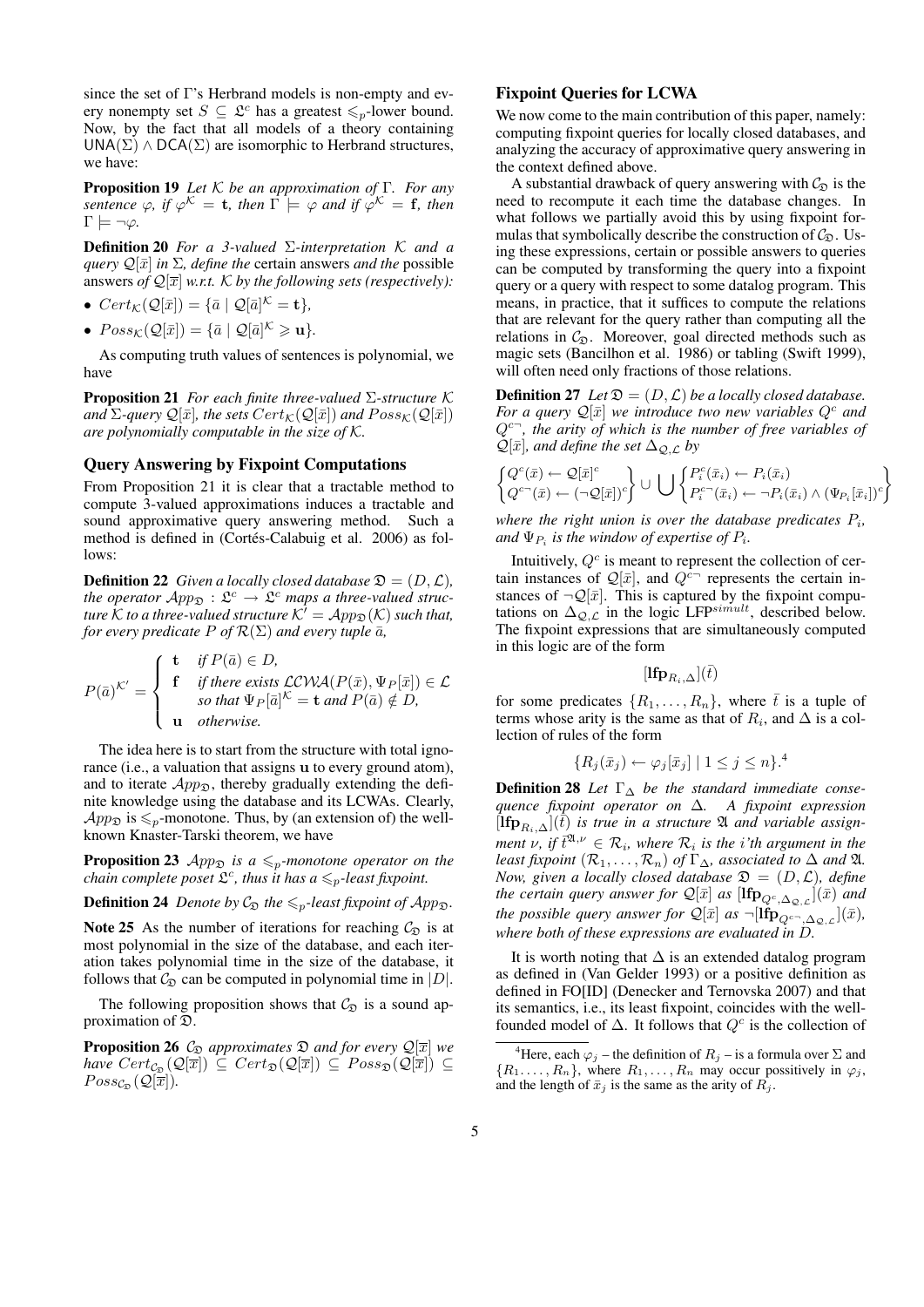certain instances of  $\mathcal{Q}[\bar{x}]$  and  $Q^{c-}$  is the collection of certain instances of  $\neg Q[\overline{\overline{x}}]$ . Those instances are represented by [lfp<sub>Q<sup>c</sup>, $\Delta_{\mathcal{Q},c}$ ]( $\bar{x}$ ) and [lfp<sub>Q</sub><sub>c</sub>-<sub>, $\Delta_{\mathcal{Q},c}$ ]( $\bar{x}$ ), respectively.</sub></sub>

Example 29 Consider again the local closed-world assumption in Example 5:  $LCWA(Tel(x, y), Dept(x, CS)).$ Assume that there is no closure for the relation Dept, that is,  $LCWA(Dept(x, y), f)$ . Let  $Q = Tel(BD, 3962836)$  (as in Example 1). Then:

$$
\Delta_{\mathcal{Q},\mathcal{L}} = \left\{\begin{array}{l} Q^c \leftarrow \text{Tel}^c(\text{BD}, 3962836). \\ Q^{c\neg} \leftarrow \text{Tel}^{c\neg}(\text{BD}, 3962836). \\ \text{Tel}^c(x,y) \leftarrow \text{Tel}(x,y). \\ \text{Tel}^{c\neg}(x,y) \leftarrow \neg \text{Tel}(x,y) \wedge \text{Depth}^c(x,\text{CS}). \\ \text{Depth}^c(x,y) \leftarrow \text{Depth}(x,y). \\ \text{Depth}^{c\neg}(x,y) \leftarrow \neg \text{Depth}(x,y) \wedge \text{f}. \end{array}\right. \right\}
$$

As  $\mathbf{lip}_{Q^{c-}, \Delta_{\mathcal{Q}, \mathcal{L}}}$  is true in D, Tel(BD, 3962836) is certainly false.

Proposition 30 *Given a locally closed database* (D,L) *and a query*  $\mathcal{Q}[\bar{x}]$ . Let  $(\mathcal{R}_{\mathcal{Q}}^c, \mathcal{R}_{\mathcal{Q}}^{c-}, \mathcal{R}_1^c, \mathcal{R}_1^{c-}, \ldots, \mathcal{R}_n^c, \mathcal{R}_n^{c-})$  be *the relations defined by*  $\tilde{\Delta}_{\mathcal{Q},\mathcal{L}}$  *in D. Then, for all*  $1\leq i\leq n$ *,* 

$$
\mathcal{R}_i^c = \{ \bar{d} \mid P_i(\bar{d})^{C_{\mathfrak{D}}} = \mathbf{t} \}, \ \mathcal{R}_i^{c-} = \{ \bar{d} \mid P_i(\bar{d})^{C_{\mathfrak{D}}} = \mathbf{f} \}, \n\mathcal{R}_{\mathcal{Q}}^c = \{ \bar{d} \mid \mathcal{Q}(\bar{d})^{C_{\mathfrak{D}}} = \mathbf{t} \}, \ \mathcal{R}_{\mathcal{Q}}^{c-} = \{ \bar{d} \mid \mathcal{Q}(\bar{d})^{C_{\mathfrak{D}}} = \mathbf{f} \}.
$$

*Proof.* See the appendix. □

Note 31 Dually, one may define the set  $\Delta'_{\mathcal{Q},\mathcal{L}}$  by

$$
\begin{Bmatrix} Q^p(\bar{x}) \leftarrow \mathcal{Q}[\bar{x}]^p \\ Q^{p-}(\bar{x}) \leftarrow (\neg \mathcal{Q}[\bar{x}])^p \end{Bmatrix} \cup \left\{ \begin{Bmatrix} P_i^p(\bar{x}_i) \leftarrow P_i(\bar{x}_i) \vee (\neg \Psi_{P_i}[\bar{x}_i])^p \\ P_i^{p-}(\bar{x}_i) \leftarrow \neg P_i(\bar{x}_i) \end{Bmatrix} \right\}
$$

and then consider the expressions of the greatest fixpoints  $\neg[\mathsf{gfp}_{Q^{p-},\Delta'_{\mathcal{Q},\mathcal{L}}]}(\bar{x})$  and  $[\mathsf{gfp}_{Q^p,\Delta'_{\mathcal{Q},\mathcal{L}}}](\bar{x})$  for representing the certain and the possible answers of  $\mathcal{Q}[\bar{x}]$ , respectively. This follows from the fact that if  $(\mathcal{R}_1, \ldots, \mathcal{R}_n)$  is the least fixpoint of  $\Gamma_{\Delta}$ , and  $(\mathcal{R}'_1, \ldots, \mathcal{R}'_n)$  is the greatest fixpoint of  $\Gamma_{\Delta}$ , the relations  $\mathcal{R}_i$ ,  $\mathcal{R}'_i$  are complements, and so [lfp<sub>R<sub>i</sub>,∆]( $\overline{t}$ ) and  $\neg[\text{gfp}_{R'_i,\Delta'}](\overline{t})$  are logically equivalent.</sub>

Note 32 It is interesting to note that for consistent databases, the approximate propagation mechanism, as implemented by the rules above, may be used for imitating common types of integrity constraints in database systems. For instance, in Examples 5 and 29, a primary key constraint on telephone-numbers, that is:

$$
\forall xyz(\mathsf{Tel}(x,z) \land \mathsf{Tel}(y,z)) \supset x = y,
$$

can be expressed as the rewriting rule

$$
\mathsf{Tel}^{c-}(x,z) \leftarrow \exists y \mathsf{Tel}^{c}(y,z) \land x \neq y.
$$

Similarly, a foreign key constraint of the form

$$
\forall x z (\mathsf{Tel}(x, z) \supset \exists y \mathsf{Depth}(x, y))
$$

can be expressed as the rewriting rule

$$
\mathsf{Tel}^{c-}(x,y) \leftarrow \forall z \mathsf{Depth}^{c-}(x,z).
$$

Observe that these extra rules allow us to derive more negative information, e.g.,  $\text{Tel}^{c-}(\text{LD}, 5845213)$ .

## The Accuracy of Approximate Query Answering

The results above give us a tractable method for computing possible and certain answers to queries by first computing  $C_{\mathfrak{D}}$  and then evaluating queries against it, using standard database techniques. Tractability, however, has a price. As the next example shows, in certain cases we lose accuracy.

Example 33 Below, we abbreviate the optimal approximation of  $\mathfrak{D} = (D, \mathcal{L})$  by  $\mathcal{O}_{\mathfrak{D}}$  (instead of  $\mathcal{O}_{\mathcal{M}(\mathfrak{D})}$ ).

- 1. Let  $D = \emptyset$  and  $\mathcal{L} = \{ \mathcal{LCWA}(P, P) \}$ . As the meaning of  $\mathfrak D$  is equivalent to  $\neg P$  in this case, we have that  $P^{\mathcal O_{\mathfrak D}} = \mathbf f$ . Yet,  $P^{\mathcal{C}_{\mathfrak{D}}} = \mathbf{u}$ , as P is unknown in the initial step of the constructed approximation of  $\mathfrak{D}$ , and remains unknown when applying  $App_{\mathfrak{D}}$  (see Definition 22).
- 2. Let  $D = \emptyset$  and  $\mathcal{L} = \{ \mathcal{LCWA}(Q, P \lor \neg P) \}.$  This database has models in which  $P$  is true and others in which  $P$  is false but, because of its LCWA, Q is false in all of them. Thus,  $P^{\mathcal{O}_{\mathfrak{D}}} = \mathbf{u}$  and  $Q^{\mathcal{O}_{\mathfrak{D}}} = \mathbf{f}$ . However, since  $P \vee \neg P$ evaluates to **u** in each structure K for which  $P^{K} = \mathbf{u}$ , we have that  $Q^{\mathcal{C}_{\mathfrak{D}}} = \mathbf{u}$ . The answer for the query  $\neg Q$  in  $\mathcal{C}_{\mathfrak{D}}$ is therefore u, while it is t with respect to  $\mathfrak{D}$  or  $\mathcal{O}_{\mathfrak{D}}$ .
- 3. Let  $D = \emptyset$  and  $\mathcal{L} = \{ \mathcal{LCWA}(P, R), \mathcal{LCWA}(Q, R \supset \neg P) \}.$ Here,  $\mathcal{M}(\mathfrak{D}) = (R \supset \neg P) \wedge ((R \supset \neg P) \supset \neg Q)$ , which obviously entails  $\neg Q$ , and so  $\hat{Q}^{\mathcal{O}_{\mathfrak{D}}} = \mathbf{f}$ . The fact that in this case the window of expertise of the second LCWA is exactly the meaning of the first LCWA is not captured by  $\mathcal{C}_{\mathfrak{D}}$ , and so  $Q^{\mathcal{C}_{\mathfrak{D}}} = \mathbf{u}$ .

In what follows, we consider some important cases in which accuracy of the approximation method is guaranteed.

As the first item of Example 33 shows, the precision of  $C_{\mathfrak{D}}$  may be lost when cycles exist in the local closed world assumptions. This leads to the next definition.

Definition 34 *The* LCWA dependency graph *of* L *is the directed graph on* R(Σ)*, containing a directed edge from predicate* P *to* Q *iff there exists*  $\mathcal{LCWA}(Q(\overline{x}), \Psi[\overline{x}]) \in \mathcal{L}$ *such that* P *occurs in* Ψ*. A* hierarchically closed database *is a locally closed database*  $\mathfrak{D} = (D, \mathcal{L})$  *in which the LCWA dependency graph of* L *is cycle-free.*

We may extend the LCWA-dependency graph with a query  $\mathcal{Q}[\bar{x}]$  by adding it as a node and adding edges to it from each predicate P that occurs in  $\mathcal{Q}[\bar{x}]$ . The transitive closure of the LCWA-dependency graph  $\mathcal G$  of  $\mathfrak D$  is denoted  $\prec$ , and consists of all pairs  $(P, Q)$  such that there is a path from P to Q in  $G$ . Thus, a hierarchically closed database is one such that  $\prec$  is cycle free. Let us consider also the smaller graph containing a directed edge from predicate  $P$  to  $Q$  iff there exists  $LCWA(Q(\overline{x}), \Psi[\overline{x}]) \in \mathcal{L}$  such that P occurs *negatively* in Ψ, and let us denote its transitive closure by ≺<sup>−</sup>. As before, we may extend ≺<sup>−</sup> for a given query by adding an edge to the query from all predicates that occur negatively in it and by closing the graph under the transitivity rule. We observe that  $\prec^-$  is cycle free iff for any query  $\mathcal{Q}[\bar{x}]$ , the set  $\Delta_{\mathcal{Q},\mathcal{L}}$ (and also  $\Delta'_{Q,\mathcal{L}}$ ) is non-recursive. The reflexive closures of  $\prec$  and  $\prec^-$  are denoted  $\preceq$  and  $\preceq^-$ , respectively.

To study the accuracy of approximate query answering in locally closed databases, we need the following two definitions: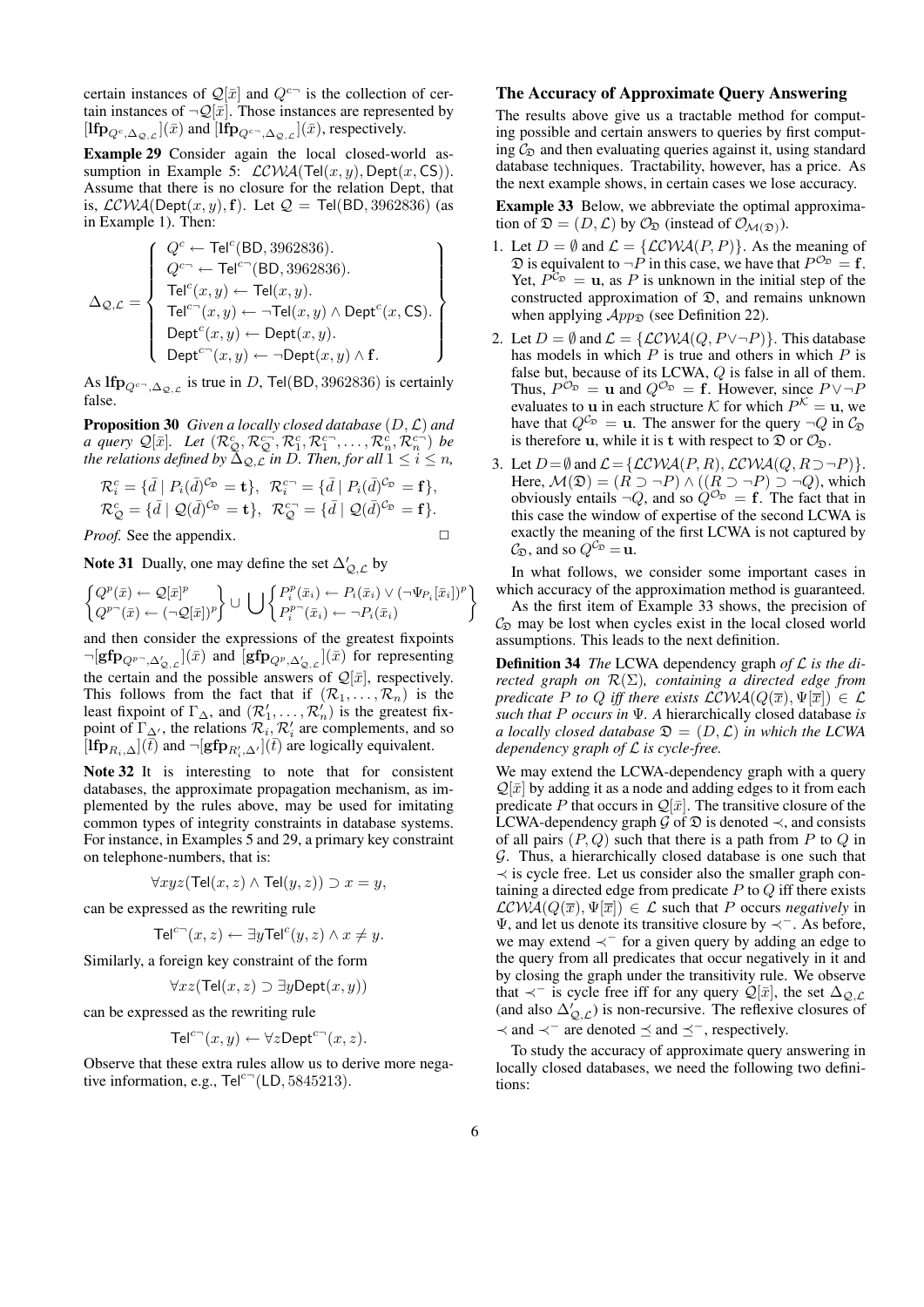Definition 35 *Let* Γ *be a consistent theory over* Σ *containing* DCA(Σ) ∧ UNA(Σ)*, and let* HU *be the Herbrand universe of*  $\Sigma$ *. A query*  $\mathcal{Q}[\bar{x}]$  *is squared in*  $\Gamma$  *if for every*  $\overline{d} \in$  HU<sup>n</sup>, if  $\Gamma \models \mathcal{Q}[\overline{d}]$  then  $\mathcal{Q}[\overline{d}]^{\mathcal{O}_{\Gamma}} =$  **t**.

It is easy to verify that each one of the following conditions is equivalent to the fact that  $\mathcal{Q}[\bar{x}]$  is squared in Γ:

- $\forall \bar{d} \in H\cup^{n}$  if  $\mathcal{Q}[\bar{d}]^{\mathcal{O}_{\Gamma}} = \mathbf{u}$  then  $\Gamma \cup \{\neg \mathcal{Q}[\bar{d}]\}$  is satisfiable,
- $Cert_{\mathcal{O}_{\Gamma}}(\mathcal{Q}[\bar{x}]) = Cert_{\Gamma}(\mathcal{Q}[\bar{x}]),$
- $Poss_{\mathcal{O}_{\Gamma}}(\neg \mathcal{Q}[\bar{x}]) = Poss_{\Gamma}(\neg \mathcal{Q}[\bar{x}]).$

It follows that the construction of the optimal approximation  $\mathcal{O}_\Gamma$  of  $\Gamma$  allows to compute all the certain answers of queries that are squared in  $\Gamma$ .

In what follows, when  $\mathcal{Q}[\bar{x}]$  is squared in a theory  $\Gamma =$  $\mathcal{M}(\mathfrak{D})$  (see Definition 9), we shall say that  $\mathcal{Q}[\bar{x}]$  is squared in D.

**Definition 36** *For a query*  $\mathcal{Q}[\bar{x}]$ *, let*  $\sigma$  *be the downward closed set*  $\{R \mid \exists S : S \prec^{-} \mathcal{Q}[\bar{x}]$  *such that*  $R \preceq S\}$ *.* 

- *A predicate P is* positive free *in*  $\mathcal{Q}[\bar{x}]$  *if*  $P \notin \sigma$ *.*
- We denote by  $\mathfrak{D}_{\mathcal{Q}}$  be the extension of  $\mathfrak{D} = (D, \mathcal{L})$ , ob*tained by adding*  $LCWA(P(\bar{x}), t)$  *to L, for each predicate P that is positive free in*  $\mathcal{Q}[\bar{x}]$ *.*

The set  $\sigma$  in the last definition consists of all the predicates on which negatively occurring predicates in  $\mathcal{Q}[\bar{x}]$  depend. In practice, this is often a small set in which case most predicates are positive free and  $\mathfrak{D}_{\mathcal{O}}$  is almost a complete database. This is useful because databases with more base predicates have more squared queries.

Example 37 In Example 5, all the predicates are positive free for  $\text{Tel}(x, y)$  and none of them is positive free for  $\neg$ Tel $(x, y)$ , as Tel depends on Dept.

**Theorem 38 (Completeness)** Let  $\mathcal{Q}[\bar{x}]$  be a query that is *squared in* D<sup>Q</sup> *and suppose that for every predicate* P *that occurs negatively in*  $\hat{Q}$ , we have that  $P^{\hat{C}_{\hat{\mathfrak{D}}}} = P^{\hat{C}_{\hat{\mathfrak{D}}}}$ . Then  $Cert_{\mathcal{C}_{\mathcal{D}}}(\mathcal{Q}[\bar{x}]) = Cert_{\mathcal{D}}(\mathcal{Q}[\bar{x}]).$ 

Proofs of this theorem and of most of the other propositions in this section, are given in the appendix.

Note that if  $\mathcal{Q}[\bar{x}]$  is a positive query, i.e., does not contain negative occurrences of predicates, then all predicates are positive free,  $\mathfrak{D}_{\mathcal{Q}}$  is a complete database and has a twovalued  $\mathcal{O}_{\mathfrak{D}_{\mathcal{O}}}$ . Hence,  $\mathcal{Q}[\bar{x}]$  is squared in  $\mathfrak{D}_{\mathcal{Q}}$ . By Theorem 38,  $Cert_{\mathcal{C}_{\mathfrak{D}}}(\mathcal{Q}[\bar{x}])$  is optimal.

Example 39 Consider again Examples 5 and 29. The query  $Q = \text{Tel(BD, 3962836)}$  is positive, thus it is squared in  $\mathfrak{D}_{Q}$ , and so Theorem 38 implies that  $Cert_{\mathcal{C}_{\mathcal{D}}}(\mathcal{Q})$  is optimal in this case.

To get other concrete results from Theorem 38, we need sufficient conditions for the two assumptions under which it can be applied, namely:

- 1. squaredness of queries, and
- 2. optimality of predicate approximations.

A) proving squaredness of queries: The propositions below provide syntactic conditions for squared queries.

**Proposition 40**  $\mathcal{Q}[\bar{x}]$  *is squared in*  $\mathfrak{D}_{\mathcal{Q}}$  *if it is of the form* 

$$
\forall \bar{y}(C_1 \vee \cdots \vee C_n),
$$

*where each* C<sup>i</sup> *is a conjunction in which*

- *1. each non-literal conjunct*  $C_{ij}$  *is an arbitrary subformula containing only base predicates of* D *and positive free predicates in*  $\mathcal{Q}[\bar{x}]$ *,*
- 2. each pair  $C_i$ ,  $C_j$  ( $i \neq j$ ) is mutually exclusive w.r.t.  $C_{\mathfrak{D}}$ .<sup>5</sup>

This proposition shows that the class of squared queries includes, among others, formulas of the following forms:

- 1. literals and conjunctions of literals,
- 2. positive formulas,
- 3. decision tree-like formulas, in which the test formulas contain only base predicates of  $\mathfrak D$  and the leaves consist of conjunctions of database literals and formulas containing base predicates and (positive occurrences of) positive free predicates of  $\mathcal{Q}[\bar{x}]$ .

Example 41 According to Proposition 40, both of the formulas in Example 37 and the query of Example 39 are squared in the database of Example 5.

To define an alternative semantical condition for squaredness, we need the following definition.

Definition 42 *A theory* Γ *is atomical iff for each 2-valued Herbrand structure I such that*  $\mathcal{O}_\Gamma \leqslant_p I$ , *it holds that*  $I \models \Gamma$ .

Note that every consistent atomical theory  $\Gamma$  that includes  $DCA(\Sigma) \wedge UNA(\Sigma)$  is equivalent with the first-order theory consisting of  $DCA(\Sigma) \wedge UNA(\Sigma)$  and the set of all ground literals entailed by Γ.

**Proposition 43**  $\mathcal{Q}[\bar{x}]$  *is squared in*  $\mathfrak{D}_{\mathcal{Q}}$  *if*  $\mathfrak{D}_{\mathcal{Q}}$  *is atomical* and  $\mathcal{Q}[\bar{x}]$  *is a formula such that all the predicates with positive and negative occurrences in*  $\mathcal{Q}[\bar{x}]$  *are two-valued in*  $\mathcal{C}_{\mathfrak{D}}$ *.* 

The class of queries covered by this proposition allows arbitrary quantification. Since  $\mathfrak{D}_{\mathcal{Q}}$  is atomical if  $\mathcal{Q}[\bar{x}]$  is a positive query, positive queries are covered by this proposition as well.

It can be shown that  $\mathfrak{D}_{\mathcal{Q}}$  is atomical if the database has CWI on the windows of expertise. It appears quite natural that locally closed databases will often meet this condition.

**B) proving partial optimality of**  $C_{\mathfrak{D}}$ **:** The second assumption of Theorem 38 requires the optimality of predicate approximations. The next result reduces the problem of proving optimality of  $C_{\mathfrak{D}}$  in a predicate P to the problem of proving optimality of  $\mathcal{C}_{\mathfrak{D}}$  in predicates Q that occur negatively in  $\Psi_P$ .

Proposition 44 *Let* D *be a locally closed database. Then*  $P^{\mathcal{C}_{\mathfrak{D}}} = P^{\mathcal{O}_{\mathfrak{D}}}$  *if the following conditions are satisfied:* 

 ${}^{5}$ Two conjunctions  $C_1$  and  $C_2$  are called *mutually exclusive* with respect to a three-valued structure  $K$ , if  $C_1$  has a conjunct whose negation is a conjunct of  $C_2$ , and that contains only predicates that are two-valued in  $K$ .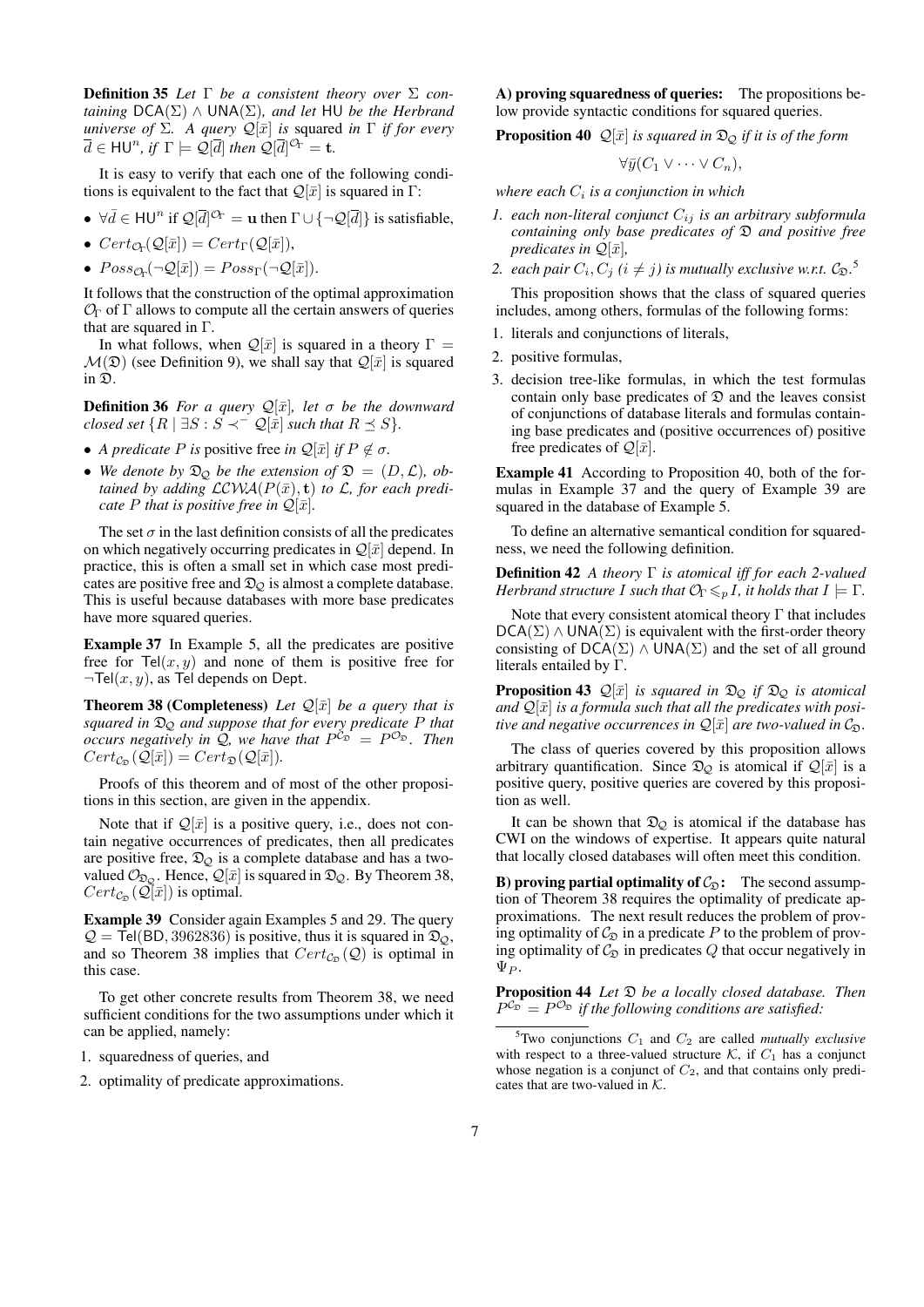- $\Psi_P[\bar{x}]$  *is squared in*  $\mathfrak{D}$ *,*
- *for every predicate* Q *such that* Q<sup>−</sup> P*,* P *does not occur positively in*  $\Psi_{\mathcal{O}}$ *,*
- *for every predicate*  $Q$  *that has negative occurrence in*  $\Psi_P$ *,*  $Q^{\mathcal{C}_{\mathfrak{D}}} = Q^{\mathcal{O}_{\mathfrak{D}}}$ .

By induction on the depth of the strict (well-founded) order  $\preceq^-$  on  $\{Q \mid Q \preceq^- P\}$ , using Proposition 44, the following way of showing optimality on  $P$  is obtained:

Proposition 45 *Let* D *be a locally closed database. Then*  $P^{\mathcal{C}_{\mathfrak{D}}} = P^{\mathcal{O}_{\mathfrak{D}}}$  *if for every predicate* Q such that  $Q \preceq^{-} P$ *, it holds that*  $Q \nmid \negthinspace^{\mathcal{L}} Q$ ,  $\Psi_Q[\bar{x}]$  *is squared in*  $\mathfrak{D}$ *, and*  $Q$  *does not occur positively in*  $\Psi_S$  *for any*  $S \preceq^- Q$ *.* 

Note that the conditions of the proposition are satisfied if  $P$ 's window of expertise is a positive formula. It is also satisfied if for every  $Q \preceq^- P$ ,  $\Psi_Q[\bar{x}]$  is squared in  $\mathfrak D$  and  $Q \nprec Q$ , i.e., the LCWA dependency graph does not cycle through Q.

C) summary: By Theorem 38 and Proposition 45 we get the following theorem for the accuracy of approximative query answering.

**Theorem 46 (Completeness)** Let  $\mathcal{Q}[\bar{x}]$  be a query that is *squared in* D *and suppose that for every predicate* P *that occurs negatively in*  $\overline{Q}$  *it holds that*  $P \nmid \overline{P} - P$ ,  $\Psi_P[\overline{x}]$  *is squared in* D*, and* P *does not occur positively in* Ψ<sup>Q</sup> *for any*  $Q \preceq^- P$ *. Then*  $Cert_{\mathcal{C}_{\mathcal{D}}}(\mathcal{Q}[\bar{x}]) = Cert_{\mathcal{D}}(\mathcal{Q}[\bar{x}])$ *.* 

Example 47 Consider again the database instance of Examples 1 and 5, together with the following LCWAs:

- $LCWA(Tel(x, y), Dept(x, CS)),$
- $\mathcal{LCWA}(\mathsf{Dep}(x, y), y = \mathsf{CS} \wedge \exists z \mathsf{Tel}(x, z)).$

The first assumption is considered in Examples 2 and 5; the second assumption expresses complete knowledge of the database about all the people of the computer science department that have a telephone.

This locally closed database is circular, as the window of expertise in each assumption mentions an object predicate of the other assumption. Yet, Theorem 46 is applicable here:

- The windows of expertise are positive formulas, hence the contained predicates are positive free. It follows that both are squared in D. Also, ≺<sup>−</sup> is the empty graph, hence it is acyclic. It follows that  $C_{\mathfrak{D}}$  is optimal.
- The queries  $\text{Tel}(x, y)$  and  $\neg \text{Tel}(x, y)$  are literals, hence they are squared. It follows that the approximate methods compute the optimal answers for certain and possible answers of this query.

So let us compute the answers for  $\text{Tel}(x, y)$  by our approximate methods, using the following set  $\Delta_{Q,\mathcal{L}}$  of certain rules (implicit universal quantification is assumed here):

$$
\left\{\begin{array}{l} Q^c(x,y) \leftarrow \text{Tel}^c(x,y).\\ Q^{c-}(x,y) \leftarrow \text{Tel}^c(x,y).\\ \text{Tel}^c(x,y) \leftarrow \text{Tel}(x,y).\\ \text{Tel}^{c-}(x,y) \leftarrow \neg \text{Tel}(x,y) \wedge \text{Depth}^c(x,\text{CS}).\\ \text{Depth}^c(x,y) \leftarrow \text{Depth}(x,y).\\ \text{Depth}^{c-}(x,y) \leftarrow \neg \text{Depth}(x,y) \wedge y = \text{CS} \wedge \exists z \text{Tel}^c(x,z). \end{array}\right\}
$$

Interestingly, this set of rules is non-recursive. It follows that its least and greatest fixpoint coincide. As expected, the expression  $[\mathbf{Ifp}_{Q^c,\Delta_{\mathcal{Q},\mathcal{L}}}(x,y)]$  for  $\mathcal{Q} = \mathsf{Tel}(x,y)$ , gives the certain answers

> Tel(LD, 6531421), Tel(LD, 09-23314), Tel(BD, 5985625), Tel(TD, 5845213),

which are the database tuples of Tel.

For the certainly false tuples of the query, we unfold the expression  $[\mathbf{Ifp}_{Q^{c-},\Delta_{\mathcal{Q},\mathcal{L}}}(x,y),$  yielding the database query  $\neg$ Tel(x, y)  $\land$  Dept(x, CS). Its answer is the following set:

 ${\mathsf{Tel}}(BD, y) | y \neq 5985625 \} \cup {\mathsf{Tel}}(TD, y) | y \neq 5845213$ .

The set of possible but uncertain answers is the complement of the union of the certain answers and the certainly false answers. This set is specified by the database query  $\neg$ Tel $(x, y) \wedge (\text{Tel}(x, y) \vee \neg \text{Depth}(x, \text{CS}))$ , which can be simplified to  $\neg$ Tel(x, y) ∧  $\neg$ Dept(x, CS). Its answer is the set:

 $\{ \text{Tel(LD}, y) \mid y \neq 6531421 \land y \neq 09-23314 \} \cup \{ \text{Tel(DF}, y) \}.$ 

As noted above, Theorem 46 guarantees that these query answers are precise.

To summarize, the results in this section allow to prove the optimality of the approximate certain answers in the context of queries  $\mathcal{Q}[\bar{x}]$  and (a subset of the) windows of expertise in the form of Proposition 40: e.g., positive formulas, or conjunctions of literals, or decision-tree like formulas with base predicates in the tests, etc. Even larger classes of queries can be optimally answered with respect to atomical locally closed databases (Proposition 43). Clearly, this is a rich class of queries and a rich class of databases, for example allowing many forms of cycles in the LCWA-dependency graph. In contrast, the optimality theorem in (Cortés-Calabuig et al. 2007) is for queries in the form of conjunctions of literals and on hierarchically closed databases with conjunctions of literals in the windows of expertise.

We currently lack experience to evaluate the precision of the approximate query answering methods beyond the conditions in the above optimality propositions. On one hand, we have constructed examples showing a drastic loss of precision of the approximate answers. On the other hand, an analysis of the optimality proofs suggests that in many other applications where the conditions do not hold, the approximate methods should still be quite precise.

### Related Works

Incompleteness in relational databases has been investigated almost since their inception back in the seventies. This issue is continuously arising whenever a new database paradigm is introduced. The general problem of dealing with incompleteness in relational databases has already been discussed in (Imielinski and Lipski 1981) and in (Grahne 1984). Reiter (1986) provides an early semantic characterization of a database containing null values, and defines a sound algorithm for querying such databases. At the representation level, Motro (1989) is perhaps the first to introduce a language – similar in spirit to ours – to represent partial completeness using logical views. This is followed by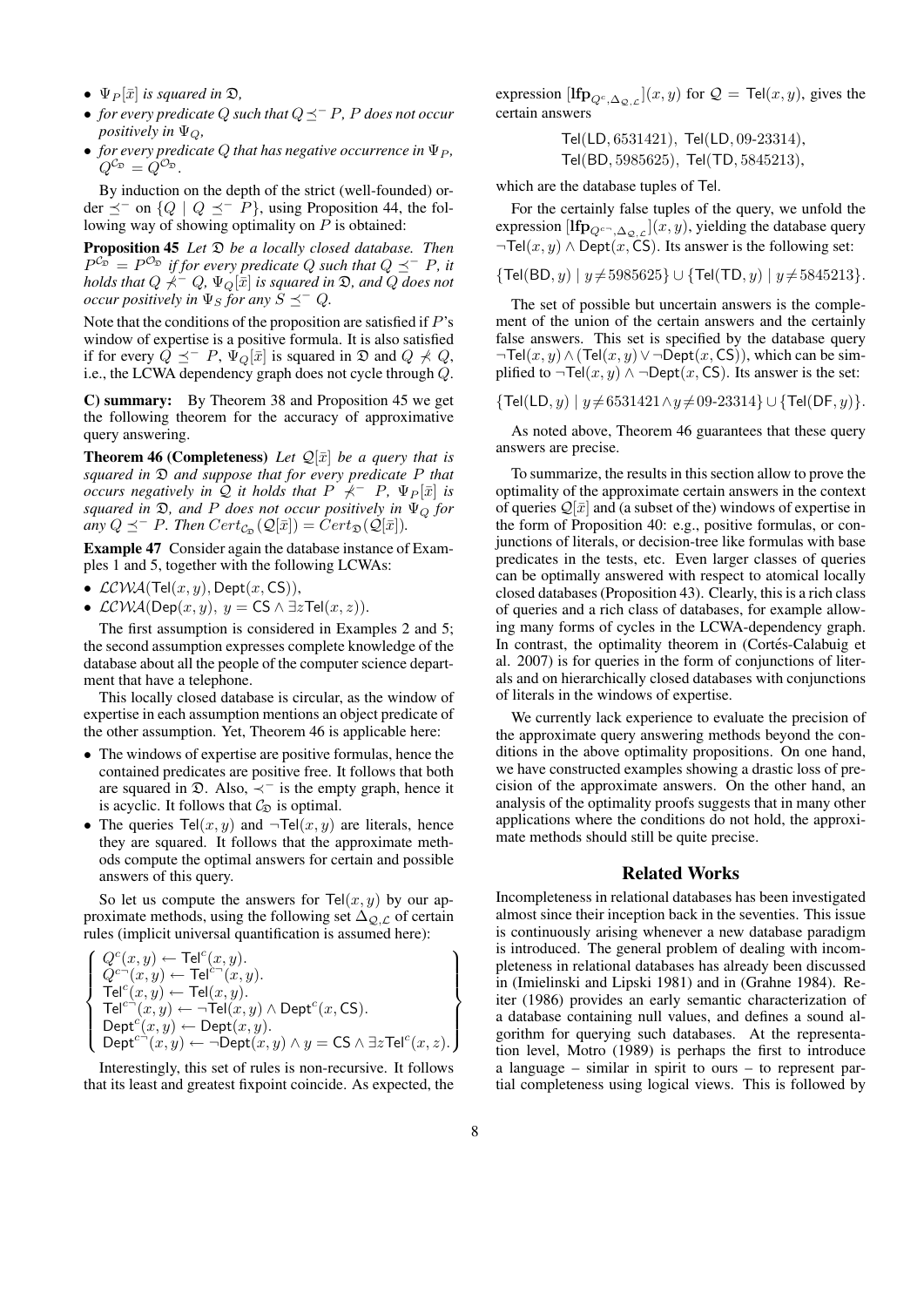the works of Levy (1996), Etzioni et al. (1997), and Doherty et al. (2000). Incompleteness of databases is also addressed in (Grahne 2002) from a data integration perspective. In (Grahne and Mendelson 1999) a framework for dealing with incompleteness in mediator-based systems is introduced, based on tableaux techniques for query answering. Incompleteness in data exchange has recently been considered in (Libkin 2006).

Evidently, the concept of a locally closed database has strong ties also to non-monotonic reasoning, so there is no wonder that it can be expressed by a variety of nonmonotonic formalisms. A detailed analysis on the relationship between the LCWA and circumscription is provided in (Cortés-Calabuig et al. 2005) and a discussion on how to express LCWAs using (general) logic programs as presented in (Gelfond et al. 1991) is given in (Cortés-Calabuig et al. 2006). The idea of using logic programs for querying incomplete databases is also investigated in (Baral et al. 1998) and (Bonatti et al. 1996). In the former, incompleteness is expressed by extending a relational database to a set of literals, and it is shown how queries are expanded from complete databases to be applicable to incomplete databases, using general logic programs. In (Bonatti et al. 1996) incomplete information is represented by disjunctive databases, and query answering is defined by providing semantics to such databases using an extension of logic programs that is based on autoepistemic logic.

# **Conclusions**

The ability to correctly and efficiently reason with partially complete databases is a major goal whose importance is obvious. However, as we have shown, the corresponding decisions problems are not tractable and sometimes are even not decidable. To handle this, we introduced a rewriting technique to compute certain or possible answers in polynomial time from such databases. Our approach is based on approximating all models of the database's theory by means of three-valued structures, which are implicitly represented by fixpoint queries. We have shown that this approach is applicable on hierarchically closed databases, an extended notion of the one introduced in (Cortés-Calabuig et al. 2007). Moreover, in this new setting, certain types of important integrity constraints can be incorporated in the framework.

We have also provided a 'toolbox' to prove optimality of the approximate query answering methods for quite a broad class of queries and databases. Our results suggest that the approximate reasoning methods may often be quite precise, and frequently optimal. We believe that, in practice, the approximate methods may offer very often a high degree of accuracy, even when applied beyond the conditions that guarantee optimality.

Finally, we view the current work as a further step towards the more ambitious goal of providing a unifying framework for efficient approximative query answering in incomplete databases in the presence of arbitrary integrity constraints. Towards this goal, efficient reasoning methods developed for first order logic theories as the one recently investigated in (Wittocx et al. 2008), seem a promising path to explore.

In the other direction, we believe the results concerning approximative reasoning presented in this work and the way they were obtained can be adapted to other contexts in which efficient query answering is imperative, such as OWL ontologies or databases of a less structured nature (XML).

### Acknowledgments

This work was in part funded by the projects GOA/2003/08 "Inductive Knowledge Bases" and G.0357.06 "Design, implementation and application of model generation techniques for ID-logic", Research Foundation - Flanders (FWO-Vlaanderen).

## References

Bancilhon, F.; Maier, D.; Sagiv, Y.; and Ullman, J. 1986. Magic sets and other strange ways to implement logic programs. In *Proc. 5th PODS*, 1–15. ACM Press.

Baral, C.; Gelfond, M.; and Kosheleva, O. 1998. Expanding queries to incomplete databases by interpolating general logic programs. *J. Log. Program.* 35(3):195–230.

Bonatti, P.; and Eiter, T. 1996. Querying disjunctive databases through nonmonotonic logics. *Theor. Comput. Sci.* 160(1–2):321–363.

Cortés-Calabuig, A.; Denecker, M.; Arieli, O.; Van Nuffelen, B.; and Bruynooghe, M. 2005. On the local closedworld assumption of data-sources. In *Proc. 8th LPNMR*, LNCS 3662, 145–157. Springer.

Cortés-Calabuig, A.; Denecker, M.; Arieli, O.; and Bruynooghe, M. 2006. Representation of partial knowledge and query answering in locally complete databases. In *Proc. 13th LPAR*, LNCS 4246, 407–421. Springer.

Cortés-Calabuig, A.; Denecker, M.; Arieli, O.; and Bruynooghe, M. 2007. Approximate query answering in locally closed databases. In *Proc. 22nd AAAI*, 397–402. AAAI Press.

Denecker, M.; and Ternovska, E. 2007. Inductive situation calculus. *Artificial Intelligence* 171(5-6):332–360.

Doherty, P.; Łukaszewicz, W.; and Szalas, A. 2000. Efficient reasoning using the local closed-world assumption. In *Proc. 9th AIMSA*, LNCS 2407, 49–58. Springer.

Etzioni, O.; Golden, K.; and Weld, D. 1997. Sound and efficient closed-world reasoning for planning. *Artificial Intelligence* 89(1–2):113–148.

Gelfond, M.; Lifschitz, V. 1991. Classical negation in logic programs and disjunctive databases. *New Generation Computing* 9:367–387.

Grahne, G. 1984. Dependency satisfaction in databases with incomplete information. In *Proc. 10th VLDB*, 37–45. Morgan Kaufmann.

Grahne, G. 2002. Information integration and incomplete information. *IEEE Data Engineering Bulletin* 25(3):46–52.

Grahne, G., Mendelzon A. 1999. Tableau techniques for querying information sources through global schemas. In *Proc. 7th ICDT*, LNCS 1540, 332–347. Springer.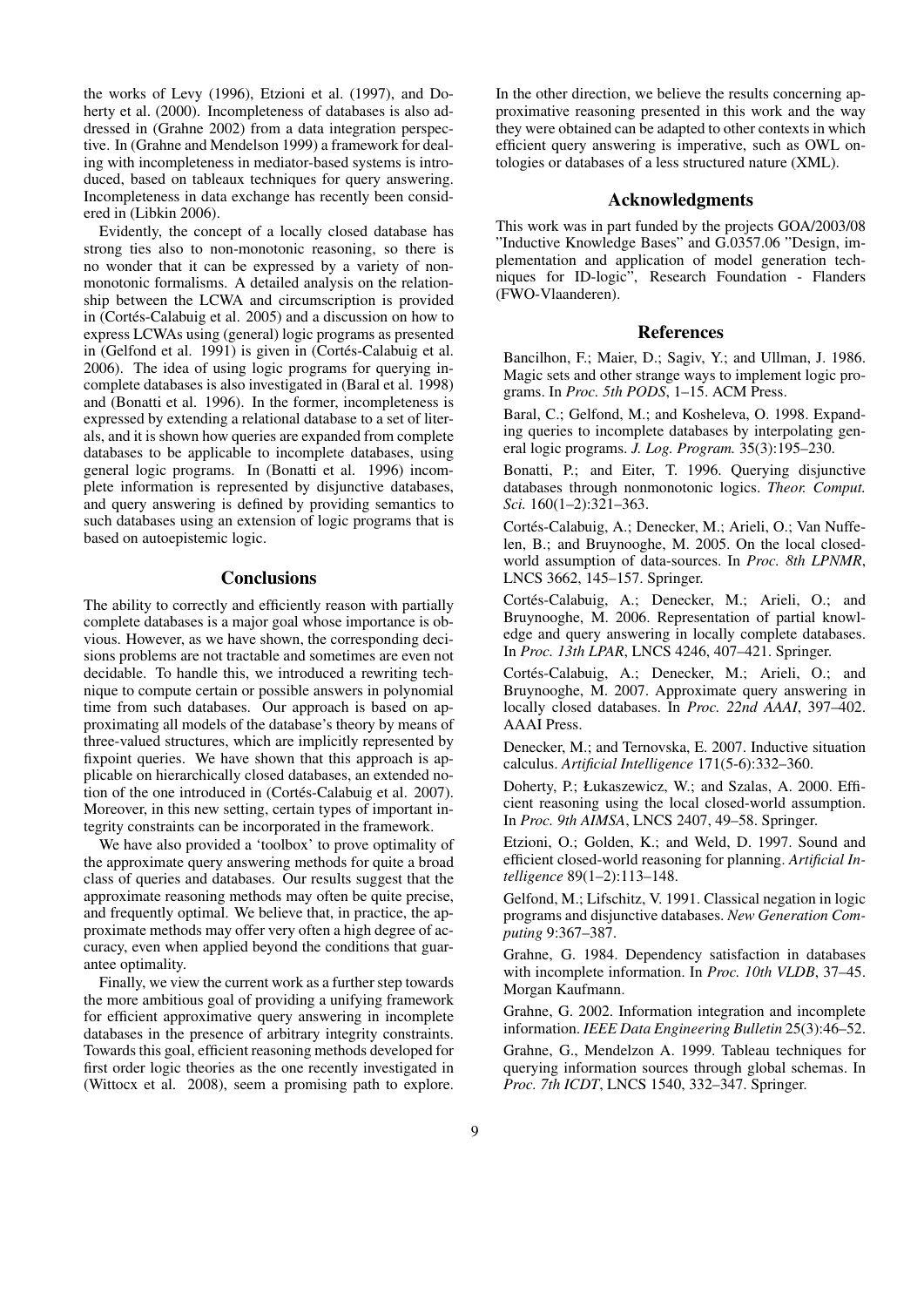Imielinski, T.; and Lipski Jr, W. 1981. On representing incomplete information in a relational data base. In *Proc. 7th VLDB*, 388–397. IEEE Press.

Levy, A. 1996. Obtaining complete answers from incomplete databases. In *Proc. 22nd VLDB*, 402–412. Morgan Kaufmann.

Libkin, L. 2006. Data exchange and incomplete information. In *Proc. 25th PODS*, 60–69. ACM Press.

Motro, A. 1989. Integrity = Validity + Completeness. *ACM Trans. Database Syst.* 14(4):480–502.

Reiter, R. 1982. Towards a logical reconstruction of relational database theory. In *On Conceptual Modelling (Intervale Workshop)*, 191–233.

Reiter, R. 1986. A sound and sometimes complete query evaluation algorithm for relational databases with null values. *J. ACM* 33(2):349–370.

Swift, T. 1999. Tabling for non-monotonic programming. *Annals of Mathematics and Artificial Intelligence* 25(3- 4):201–240.

Trakhtenbrot, B. 1963. Impossibility of an algorithm for the decision problem in finite classes. *American Mathematical Society Transaction* 3(2):1–5.

Van Gelder, A. 1993. The alternating fixpoint of logic programs with negation. *Journal of Computer and System Sciences* 47(1):185–221.

Wittocx, J.; Mariën, M.; and Denecker, M. 2008. Grounding with bounds. In *Proc. 23rd AAAI*, 572–577. AAAI Press.

## Appendix: Proofs

**Proof of Proposition 12.** Obviously, when  $\mathcal{D}$  has complete information about  $\mathcal{Q}[\bar{x}]$ , certain and possible answers coincide, i.e.,  $Cert_{\mathfrak{D}}(\mathcal{Q}[\bar{x}]) = Poss_{\mathfrak{D}}(\mathcal{Q}[\bar{x}])$ . Thus, since D is a model of  $\mathfrak{D}$ , we have:  $\{\bar{a} \mid D \models \mathcal{Q}[\bar{a}]\}\subseteq$  $Poss_{\mathfrak{D}}(\mathcal{Q}[\bar{x}]) = cert_{\mathfrak{D}}(\mathcal{Q}[\bar{x}]) \subseteq {\bar{a} \mid D \models \mathcal{Q}[\bar{a}]}$ . Conversely, if  $Cert_{\mathfrak{D}}(Q[\bar{x}]) = Poss_{\mathfrak{D}}(Q[\bar{x}])$ , then obviously either  $\mathfrak{D} \models \mathcal{Q}[\bar{x}]$  or  $\mathfrak{D} \models \neg \mathcal{Q}[\bar{x}]$ , i.e. there is CWI on  $\mathcal{Q}[\bar{x}]$ .  $\Box$ 

**Proof of Proposition 13.** Consider the query  $\mathcal{Q}[\bar{x}] = P(c)$ and  $\mathcal{L} = \{ \mathcal{LCWA}(P(c), \varphi) \}$ , where  $\varphi$  is a sentence not containing P. We observe that a database  $(D, \mathcal{L})$  has no CWI on  $P(c)$  iff  $\neg \varphi$  has a finite model. It follows that there is CWI on  $P(c)$  in all databases  $(D, \mathcal{L})$  iff  $\varphi$  is satisfied in all finite structures. This is a validity checking problem of a first-order formula with respect to the class of finite structures. By Trakhtenbrot's theorem (Trakhtenbrot 1963), this problem is undecidable.  $\Box$ 

Proof outline of Proposition 30. By induction on the number of iterations in the computations of the operators  $App_{\mathcal{D}}$ (Definition 22) and  $\Gamma_{\Delta_{\mathcal{Q},\mathcal{L}}}$  (Definition 28), one shows that the structure that is obtained by the latter in a certain iteration simulates (in the sense of Definition 14) the structure

that is obtained by the former in the same iteration. Suppose now that  $App_{\mathfrak{D}}$  reaches a fixpoint after  $\alpha$  iterations. This fixpoint is  $\mathcal{C}_{\mathfrak{D}}$ . The structure  $I_{\alpha}$  obtained by  $\Gamma_{\Delta_{\mathcal{Q},\mathcal{L}}}$  at this iteration simulates  $C_{\mathfrak{D}}$ , and it is a fixpoint on all the predicates  $P_i^c$  and  $P_i^{c-}$ . After one more iteration  $\Gamma_{\Delta_{\mathcal{Q},\mathcal{L}}}$  reaches a fixpoint also on the predicates  $Q^c$  and  $Q^{c-}$ . By Proposition 16, it holds that  $\bar{d} \in \mathcal{R}_{\mathcal{Q}}^c$  iff  $(\mathcal{Q}[\bar{d}]^c)^{I_{\alpha}} = \mathbf{t}$  iff  $(\mathcal{Q}[\bar{d}])^{C_{\mathfrak{D}}} = \mathbf{t}$ . Likewise,  $\bar{d} \in \mathcal{R}_{\mathcal{Q}}^{c-}$  iff  $(\mathcal{Q}[\bar{d}])^{C_{\mathcal{D}}} = \mathbf{f}$ .

Proof of Theorem 38. First, we show the following lemmas:

**Lemma 48** Let K be an approximation of  $\mathfrak{D}$  such  $P(\bar{a})^{\mathcal{K}} =$  $\mathbf{t}$  *iff*  $P(\bar{a}) \in D$ *. Let*  $\mathcal{Q}[\bar{x}]$  *be a query squared in*  $\mathcal{D}$  *such that for every database predicate* P *that occurs negatively in* Q*,*  $P^{\mathcal K} = P^{\mathcal O_{\mathfrak{D}}}$  . It holds that  $Cert_{\mathfrak{D}}(\mathcal{Q}[\bar x]) = Cert_{\mathcal K}(\mathcal{Q}[\bar x]).$ 

*Proof.* We have that  $Cert_{\mathcal{K}}(\mathcal{Q}[\bar{x}]) \subseteq Cert_{\mathfrak{D}}(\mathcal{Q}[\bar{x}])$ . To show the other direction, assume that  $\mathfrak{D} \models \widetilde{\mathcal{Q}}[\vec{d}]$ . Since  $\mathcal{Q}[\bar{x}]$  is squared in  $\mathfrak{D}$ , it follows that  $\mathcal{Q}[\bar{d}]^{\mathcal{O}_{\mathfrak{D}}} = \mathbf{t}$ . For every atom  $P(\bar{a})$  of a predicate that occurs in  $\mathcal{Q}[\bar{x}]$ , if  $P(\bar{a})^{\mathcal{K}} \neq$  $P(\bar{a})^{\mathcal{O}_{\mathfrak{D}}}$ , then P occurs only positively in  $\mathcal{Q}[\bar{x}]$  and, since  $K \leqslant_p O_{\mathfrak{D}}$ , it holds that  $P(\bar{a})^{\mathcal{K}} = \mathbf{u}$  and  $P(\bar{a})^{O_{\mathfrak{D}}} \neq \mathbf{u}$ . By the assumption we made about K, it holds that  $P(\bar{a})^{\mathcal{O}_{\mathfrak{D}}} = \mathbf{t}$ iff  $P(\bar{a}) \in D$  iff  $P(\bar{a})^{\mathcal{K}} = \mathbf{t}$ . Hence, if  $P(\bar{a})^{\mathcal{K}} \neq P(\bar{a})^{\mathcal{O}_{\mathfrak{D}}}$ then  $P(\bar{a})^{\mathcal{K}} = \mathbf{u}$  and  $P(\bar{a})^{\mathcal{O}_{\mathfrak{D}}} = \mathbf{f}$ . It follows from a wellknown monotonicity property of the standard three-valued truth assignment, that  $\mathcal{Q}[\bar{d}]^{\mathcal{K}} \geq \mathcal{Q}[\bar{d}]^{\mathcal{O}_{\mathfrak{D}}} = \mathbf{t}.$ 

**Lemma 49** *If*  $\mathcal{Q}[\bar{x}]$  *is squared in*  $\mathcal{D}_{\mathcal{Q}}$ *, then*  $\mathcal{Q}[\bar{x}]$  *is squared in* D*.*

*Proof.* Note that the models of  $\mathfrak{D}_{\mathcal{Q}}$  correspond exactly to the models M' of  $\mathfrak D$  such that  $P^{M'} = P^D$ , for every positive free predicate P of  $\mathcal{Q}[\bar{x}]$ . Also, for every model M of  $\mathfrak{D}$ , the structure M' obtained by setting  $P^{M'} = P^D$  if P is positive free and  $P^{M'} = P^M$  otherwise, is a model of  $\mathfrak{D}_{Q}$ . It follows that  $\mathcal{Q}[\bar{d}]^{M'} \leq \mathcal{Q}[\bar{d}]^{M}$ , as for all predicates P that occur negatively in  $\mathcal{Q}[\bar{x}]$ , it holds that  $P^{\bar{M}'} = P^M$  while predicates P with only positive occurrences have  $P^{M'} \subseteq P^M$ . Thus,  $\mathfrak{D} \models \mathcal{Q}[\bar{d}]$  iff  $\mathfrak{D}_{\mathcal{Q}} \models \mathcal{Q}[\bar{d}]$ , and so  $Cert_{\mathfrak{D}_{\mathcal{Q}}}(\overline{\mathcal{Q}}[\bar{x}])$  $Cert_{\mathfrak{D}}(\mathcal{Q}[\bar{x}]).$ 

Observe, also, that  $\mathcal{O}_{\mathfrak{D}}$  is an approximation of  $\mathfrak{D}_{\mathcal{O}}$  that satisfies the condition on  $K$  in Lemma 48. It follows that  $Cert_{\mathcal{O}_{\mathfrak{D}}}(\mathcal{Q}[\bar{x}]) = Cert_{\mathcal{O}_{\mathfrak{D}_{\mathcal{Q}}}}(\mathcal{Q}[\bar{x}])$  and so, since  $\mathcal{Q}[\bar{x}]$  is squared in  $\mathfrak{D}_{\mathcal{Q}}$ ,  $Cert_{\mathcal{O}_{\mathfrak{D}}}(\mathcal{Q}[\bar{x}]) = Cert_{\mathfrak{D}_{\mathcal{Q}}}(\mathcal{Q}[\bar{x}])$ . By what we have obtained above, it follows that  $\overline{Cert_{\mathcal{O}_{\mathcal{D}}}(Q[\bar{x}])}$  =  $Cert_{\mathfrak{D}}(\mathcal{Q}[\bar{x}])$ , which implies that  $\mathcal{Q}[\bar{x}]$  is squared in  $\mathfrak{D}$ .

To compete the proof of Theorem 38, let  $\mathcal{Q}[\bar{x}]$  be a query that is squared in  $\mathfrak{D}_{\mathcal{Q}}$ . By Lemma 49,  $\mathcal{Q}[\bar{x}]$  is squared in  $\mathfrak{D}$ , and so by Lemma 48 for  $K = C_{\Omega}$  the theorem is obtained.  $\Box$ 

We now turn to Propositions 40 and 43 that identify conditions for squardeness. For this, we need the following definitions:

**Definition 50** *The* supervaluation  $sv_{\mathcal{K}}(\varphi)$  *of a sentence*  $\varphi$ *with respect to a three-valued structure* K *is defined as*

$$
sv_{\mathcal{K}}(\varphi) = lub_{\leqslant_p}\{\varphi^M \mid \mathcal{K} \leqslant_p M\}.
$$

*where* M *ranges over two-valued structures.*